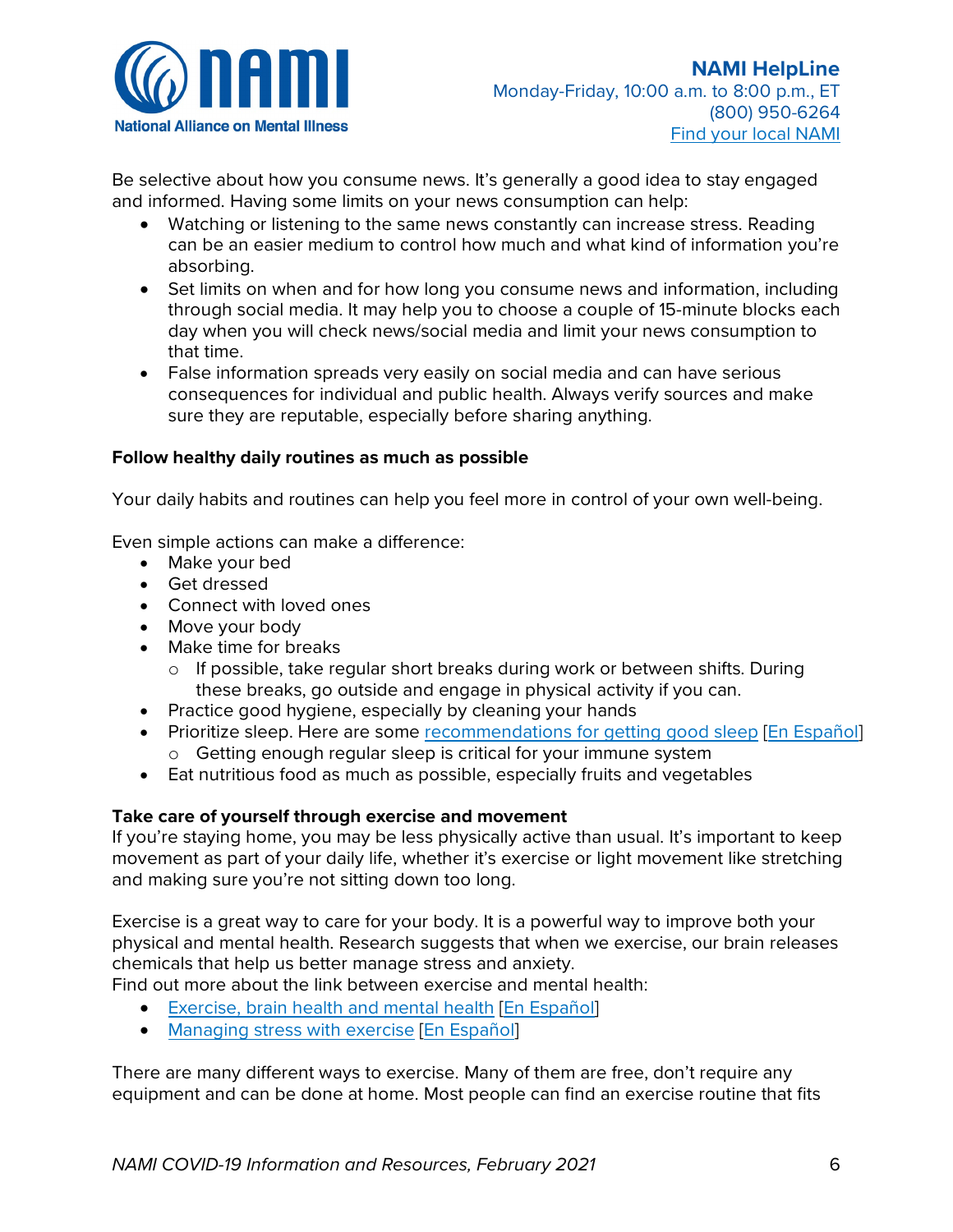

Be selective about how you consume news. It's generally a good idea to stay engaged and informed. Having some limits on your news consumption can help:

- Watching or listening to the same news constantly can increase stress. Reading can be an easier medium to control how much and what kind of information you're absorbing.
- Set limits on when and for how long you consume news and information, including through social media. It may help you to choose a couple of 15-minute blocks each day when you will check news/social media and limit your news consumption to that time.
- False information spreads very easily on social media and can have serious consequences for individual and public health. Always verify sources and make sure they are reputable, especially before sharing anything.

### **Follow healthy daily routines as much as possible**

Your daily habits and routines can help you feel more in control of your own well-being.

Even simple actions can make a difference:

- Make your bed
- Get dressed
- Connect with loved ones
- Move your body
- Make time for breaks
	- o If possible, take regular short breaks during work or between shifts. During these breaks, go outside and engage in physical activity if you can.
- Practice good hygiene, especially by cleaning your hands
- Prioritize sleep. Here are some [recommendations for getting good sleep](https://www.cdc.gov/sleep/about_sleep/sleep_hygiene.html) [\[En Español\]](https://www.mayoclinic.org/es-es/healthy-lifestyle/adult-health/in-depth/sleep/art-20048379) o Getting enough regular sleep is critical for your immune system
- Eat nutritious food as much as possible, especially fruits and vegetables

### **Take care of yourself through exercise and movement**

If you're staying home, you may be less physically active than usual. It's important to keep movement as part of your daily life, whether it's exercise or light movement like stretching and making sure you're not sitting down too long.

Exercise is a great way to care for your body. It is a powerful way to improve both your physical and mental health. Research suggests that when we exercise, our brain releases chemicals that help us better manage stress and anxiety.

Find out more about the link between exercise and mental health:

- [Exercise, brain health and mental health](https://www.apa.org/topics/exercise-stress) [\[En Español\]](https://www.apa.org/centrodeapoyo/ejercicio)
- [Managing stress with exercise](https://www.mayoclinic.org/healthy-lifestyle/stress-management/in-depth/exercise-and-stress/art-20044469) [\[En Español\]](https://www.mayoclinic.org/es-es/healthy-lifestyle/stress-management/in-depth/exercise-and-stress/art-20044469)

There are many different ways to exercise. Many of them are free, don't require any equipment and can be done at home. Most people can find an exercise routine that fits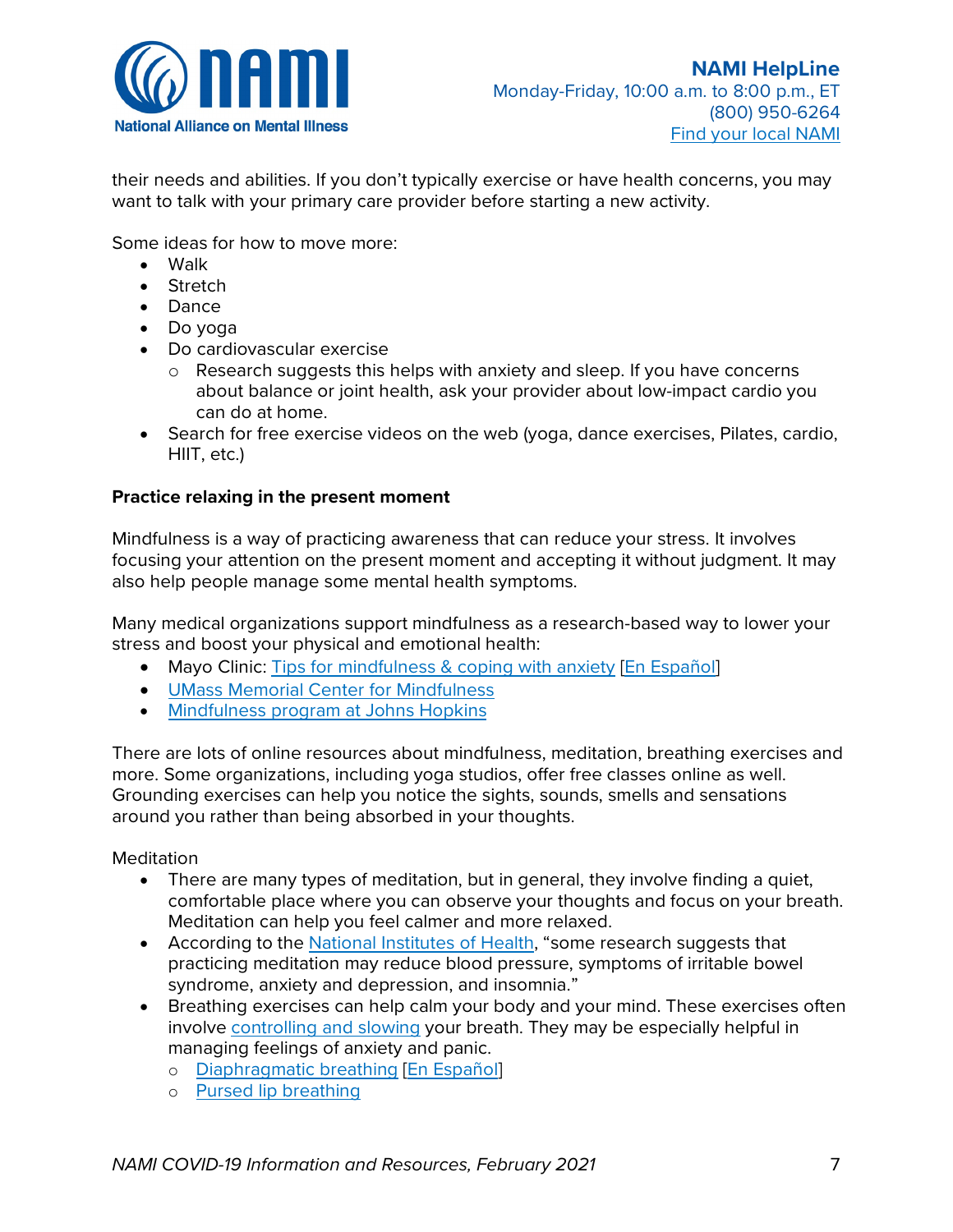

their needs and abilities. If you don't typically exercise or have health concerns, you may want to talk with your primary care provider before starting a new activity.

Some ideas for how to move more:

- Walk
- Stretch
- Dance
- Do yoga
- Do cardiovascular exercise
	- $\circ$  Research suggests this helps with anxiety and sleep. If you have concerns about balance or joint health, ask your provider about low-impact cardio you can do at home.
- Search for free exercise videos on the web (yoga, dance exercises, Pilates, cardio, HIIT, etc.)

### **Practice relaxing in the present moment**

Mindfulness is a way of practicing awareness that can reduce your stress. It involves focusing your attention on the present moment and accepting it without judgment. It may also help people manage some mental health symptoms.

Many medical organizations support mindfulness as a research-based way to lower your stress and boost your physical and emotional health:

- Mayo Clinic: [Tips for mindfulness & coping with anxiety](https://newsnetwork.mayoclinic.org/discussion/covid-19-tips-for-mindfulness-coping-with-anxiety/) [\[En Español\]](https://www.mayoclinic.org/es-es/tests-procedures/meditation/in-depth/meditation/art-20045858)
- [UMass Memorial Center for Mindfulness](https://www.umassmemorialhealthcare.org/umass-memorial-center-mindfulness)
- [Mindfulness program at Johns Hopkins](https://www.hopkinsmedicine.org/psychiatry/specialty_areas/mindfulness/)

There are lots of online resources about mindfulness, meditation, breathing exercises and more. Some organizations, including yoga studios, offer free classes online as well. Grounding exercises can help you notice the sights, sounds, smells and sensations around you rather than being absorbed in your thoughts.

Meditation

- There are many types of meditation, but in general, they involve finding a quiet, comfortable place where you can observe your thoughts and focus on your breath. Meditation can help you feel calmer and more relaxed.
- According to the [National Institutes of Health,](https://www.nccih.nih.gov/health/meditation-in-depth) "some research suggests that practicing meditation may reduce blood pressure, symptoms of irritable bowel syndrome, anxiety and depression, and insomnia."
- Breathing exercises can help calm your body and your mind. These exercises often involve [controlling and slowing](https://www.health.harvard.edu/mind-and-mood/relaxation-techniques-breath-control-helps-quell-errant-stress-response) your breath. They may be especially helpful in managing feelings of anxiety and panic.
	- o [Diaphragmatic](https://www.health.harvard.edu/lung-health-and-disease/learning-diaphragmatic-breathing) [breathing](https://www.health.harvard.edu/lung-health-and-disease/learning-diaphragmatic-breathing) [\[En Español\]](https://www.uncmedicalcenter.org/app/files/public/201/pdf-medctr-rehab-diaphbreathingspanish.pdf)
	- o Pursed [lip breathing](https://www.lung.org/lung-health-diseases/wellness/breathing-exercises)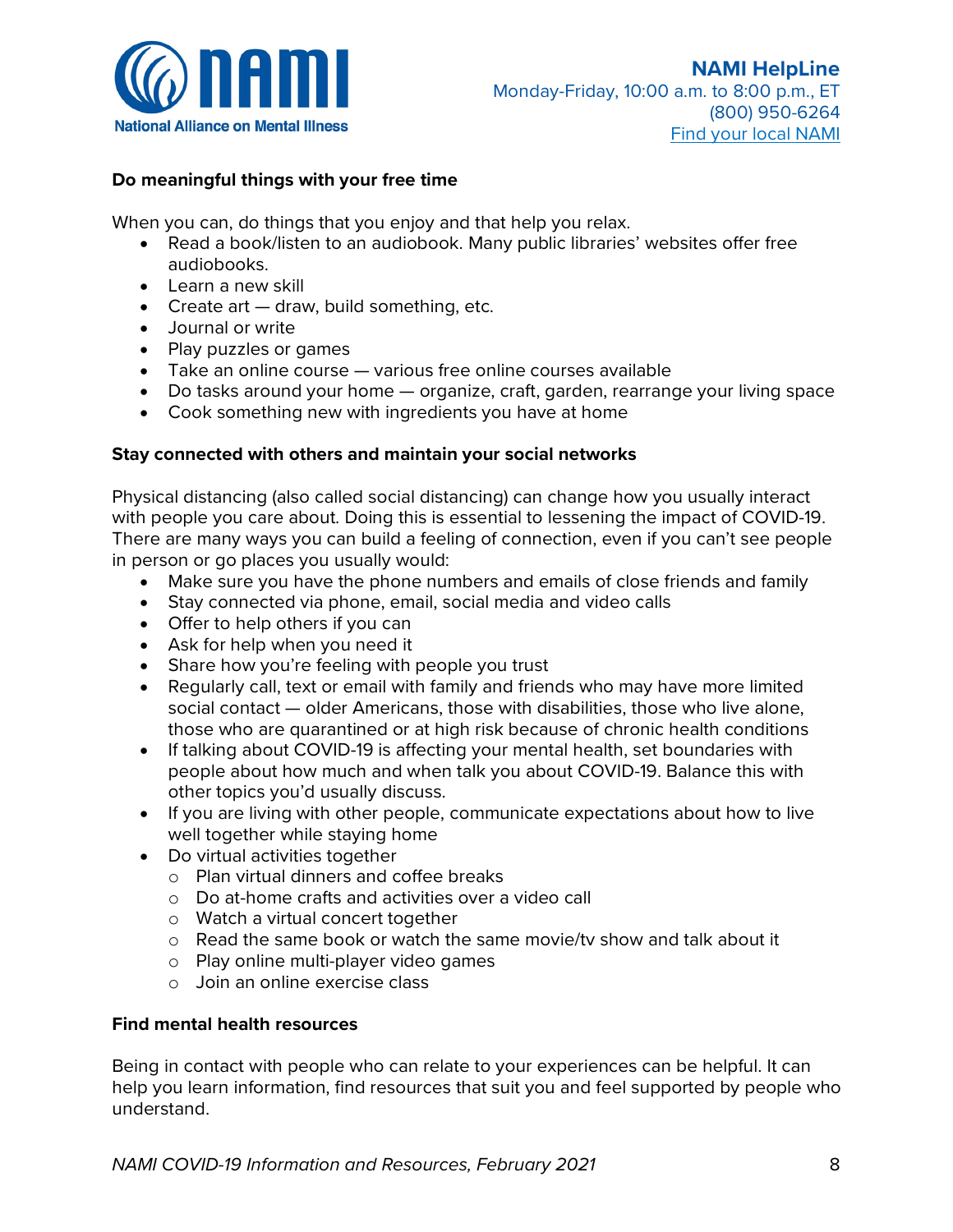

### **Do meaningful things with your free time**

When you can, do things that you enjoy and that help you relax.

- Read a book/listen to an audiobook. Many public libraries' websites offer free audiobooks.
- Learn a new skill
- Create art draw, build something, etc.
- Journal or write
- Play puzzles or games
- Take an online course various free online courses available
- Do tasks around your home organize, craft, garden, rearrange your living space
- Cook something new with ingredients you have at home

### **Stay connected with others and maintain your social networks**

Physical distancing (also called social distancing) can change how you usually interact with people you care about. Doing this is essential to lessening the impact of COVID-19. There are many ways you can build a feeling of connection, even if you can't see people in person or go places you usually would:

- Make sure you have the phone numbers and emails of close friends and family
- Stay connected via phone, email, social media and video calls
- Offer to help others if you can
- Ask for help when you need it
- Share how you're feeling with people you trust
- Regularly call, text or email with family and friends who may have more limited social contact — older Americans, those with disabilities, those who live alone, those who are quarantined or at high risk because of chronic health conditions
- If talking about COVID-19 is affecting your mental health, set boundaries with people about how much and when talk you about COVID-19. Balance this with other topics you'd usually discuss.
- If you are living with other people, communicate expectations about how to live well together while staying home
- Do virtual activities together
	- o Plan virtual dinners and coffee breaks
	- o Do at-home crafts and activities over a video call
	- o Watch a virtual concert together
	- o Read the same book or watch the same movie/tv show and talk about it
	- o Play online multi-player video games
	- o Join an online exercise class

### **Find mental health resources**

Being in contact with people who can relate to your experiences can be helpful. It can help you learn information, find resources that suit you and feel supported by people who understand.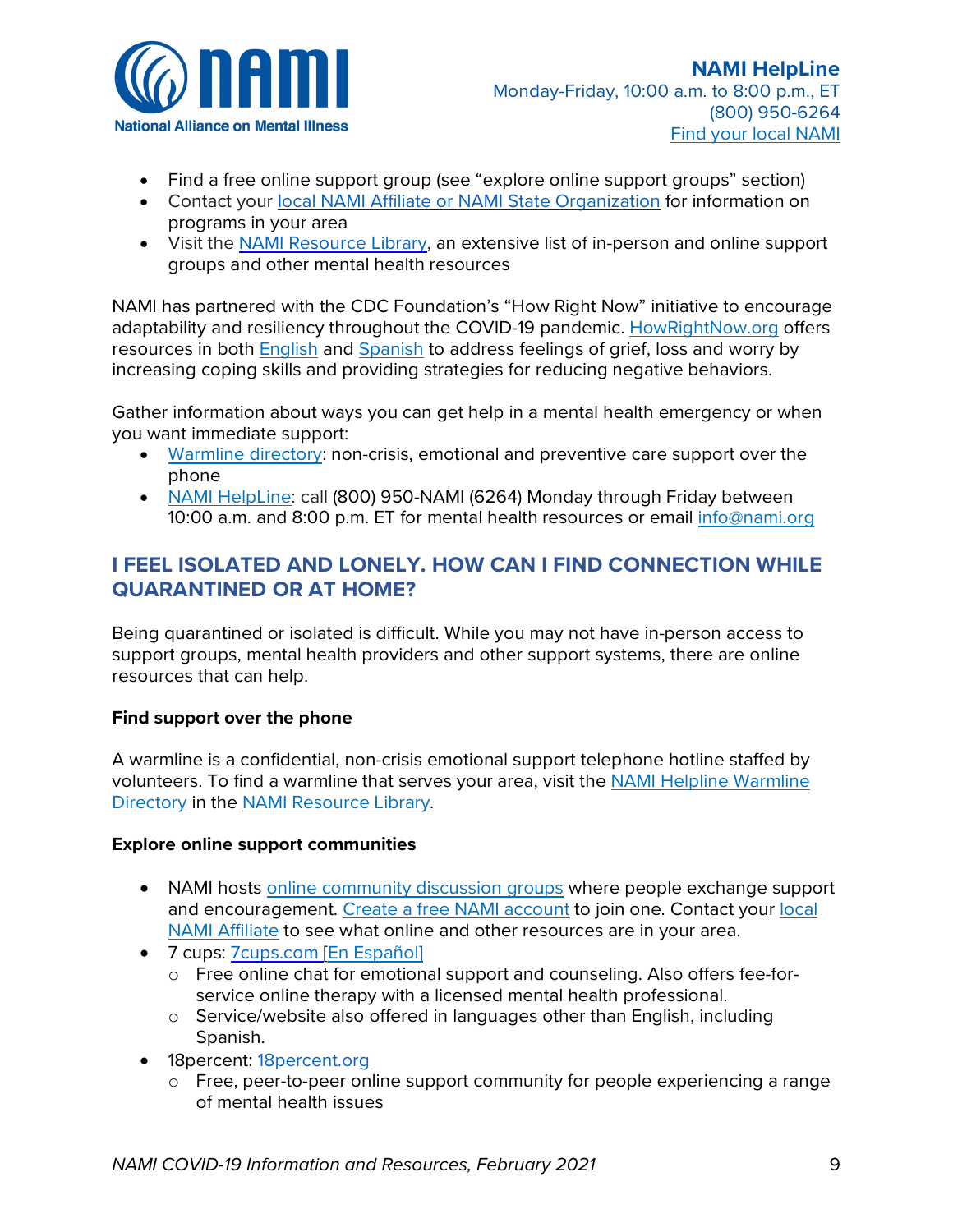

- Find a free online support group (see "explore online support groups" section)
- Contact your local NAMI Affiliate or NAMI [State Organization](https://www.nami.org/find-your-local-nami) for information on programs in your area
- Visit the NAMI [Resource Library, a](https://www.nami.org/Find-Support/NAMI-HelpLine/NAMI-Resource-Library)n extensive list of in-person and online support groups and other mental health resources

NAMI has partnered with the CDC Foundation's "How Right Now" initiative to encourage adaptability and resiliency throughout the COVID-19 pandemic. [HowRightNow.org](file://fileserver4.nami.org/shared/communications/Publications/COVID-19%20Resource%20Guide%20-%20Helpline/HowRightNow.org) offers resources in both [English](https://howrightnow.org/?utm_source=NAMI&utm_medium=Partner%20Toolkit&utm_campaign=HRN&utm_content=English) and [Spanish](https://howrightnow.org/es/?utm_source=NAMI&utm_medium=Partner%20Toolkit&utm_campaign=HRN&utm_content=Spanish) to address feelings of grief, loss and worry by increasing coping skills and providing strategies for reducing negative behaviors.

Gather information about ways you can get help in a mental health emergency or when you want immediate support:

- [Warmline](https://www.nami.org/NAMI/media/NAMI-Media/BlogImageArchive/2020/NAMI-National-HelpLine-WarmLine-Directory-3-11-20.pdf) directory: non-crisis, emotional and preventive care support over the phone
- NAMI [HelpLine:](https://www.nami.org/find-support/nami-helpline) call (800) 950-NAMI (6264) Monday through Friday between 10:00 a.m. and 8:00 p.m. ET for mental health resources or email [info@nami.org](mailto:info@nami.org)

# **I FEEL ISOLATED AND LONELY. HOW CAN I FIND CONNECTION WHILE QUARANTINED OR AT HOME?**

Being quarantined or isolated is difficult. While you may not have in-person access to support groups, mental health providers and other support systems, there are online resources that can help.

### **Find support over the phone**

A warmline is a confidential, non-crisis emotional support telephone hotline staffed by volunteers. To find a warmline that serves your area, visit the [NAMI Helpline Warmline](https://www.nami.org/NAMI/media/NAMI-Media/BlogImageArchive/2020/NAMI-National-HelpLine-WarmLine-Directory-3-11-20.pdf)  [Directory](https://www.nami.org/NAMI/media/NAMI-Media/BlogImageArchive/2020/NAMI-National-HelpLine-WarmLine-Directory-3-11-20.pdf) in the [NAMI Resource Library.](https://www.nami.org/Find-Support/NAMI-HelpLine/NAMI-Resource-Library)

### **Explore online support communities**

- NAMI hosts [online community discussion groups](https://www.nami.org/Find-Support/Discussion-Groups) where people exchange support and encouragement. [Create a free NAMI](https://www.nami.org/Get-Involved/Join-NAMI/Register/) account to join one. Contact your [local](https://www.nami.org/find-your-local-nami)  NAMI [Affiliate](https://www.nami.org/find-your-local-nami) to see what online and other resources are in your area.
- 7 cups: 7 cups.com [\[En Español\]](https://www.7cups.com/es)
	- o Free online chat for emotional support and counseling. Also offers fee-forservice online therapy with a licensed mental health professional.
	- o Service/website also offered in languages other than English, including Spanish.
- 18 percent: 18 percent.org
	- o Free, peer-to-peer online support community for people experiencing a range of mental health issues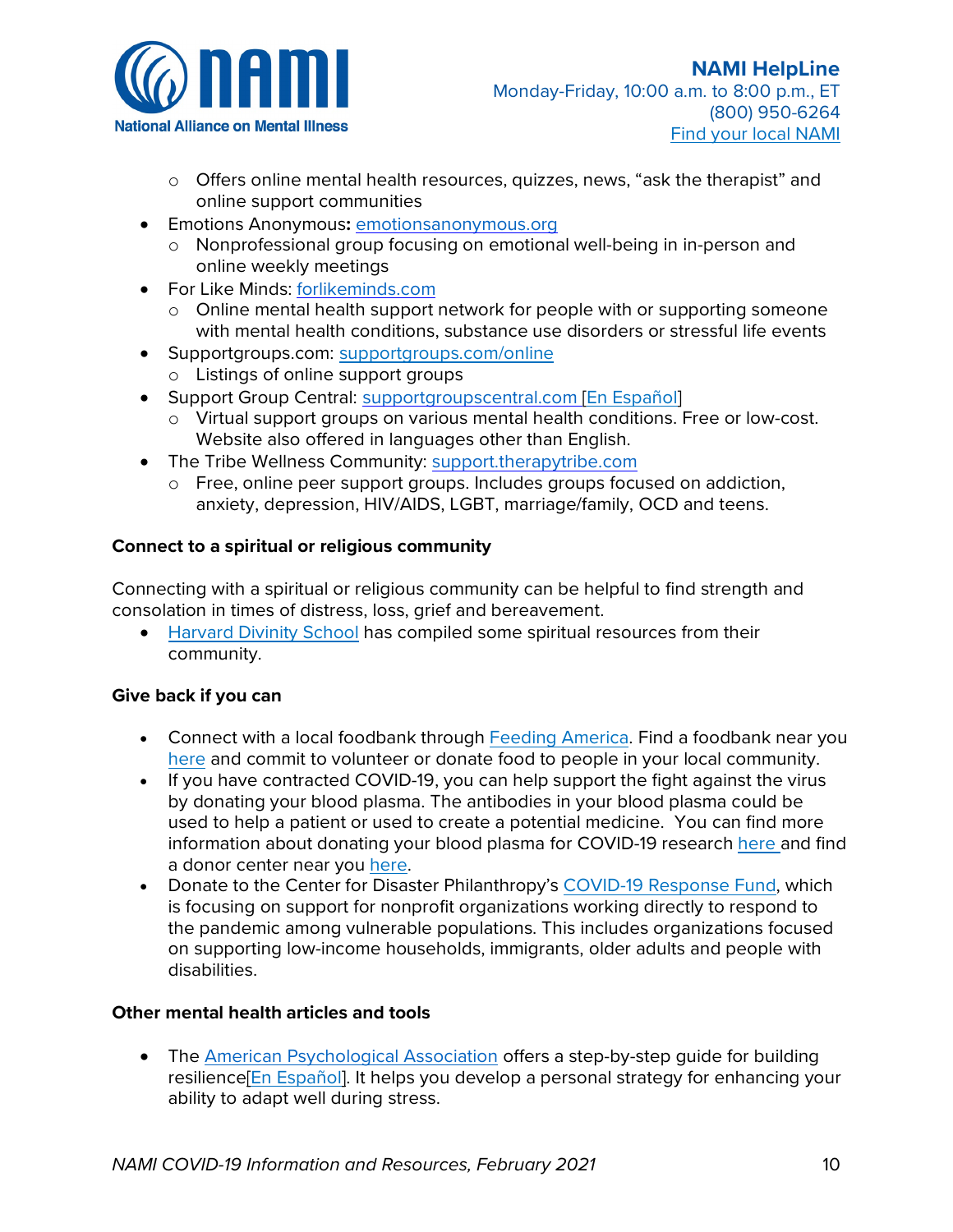

- o Offers online mental health resources, quizzes, news, "ask the therapist" and online support communities
- Emotions Anonymous**:** [emotionsanonymous.org](http://www.emotionsanonymous.org/)
	- o Nonprofessional group focusing on emotional well-being in in-person and online weekly meetings
- For Like Minds: [forlikeminds.com](http://www.forlikeminds.com/)
	- o Online mental health support network for people with or supporting someone with mental health conditions, substance use disorders or stressful life events
- Supportgroups.com: [supportgroups.com/online](https://www.supportgroups.com/online)
	- o Listings of online support groups
- Support Group Central: [supportgroupscentral.com](http://www.supportgroupscentral.com/) [\[En Español\]](https://www.supportgroupscentral.com/index.cfm?&CFID=2157640&CFTOKEN=354d1088c28cff6d-08A1BD33-96CD-E704-3B4E33CB027AFF54)
	- o Virtual support groups on various mental health conditions. Free or low-cost. Website also offered in languages other than English.
- The Tribe Wellness Community: [support.therapytribe.com](https://support.therapytribe.com/)
	- o Free, online peer support groups. Includes groups focused on addiction, anxiety, depression, HIV/AIDS, LGBT, marriage/family, OCD and teens.

### **Connect to a spiritual or religious community**

Connecting with a spiritual or religious community can be helpful to find strength and consolation in times of distress, loss, grief and bereavement.

• [Harvard Divinity School](https://hds.harvard.edu/life-at-hds/religious-and-spiritual-life/spiritual-resources-during-covid-19-pandemic) has compiled some spiritual resources from their community.

### **Give back if you can**

- Connect with a local foodbank through [Feeding America.](https://www.feedingamerica.org/) Find a foodbank near you [here](https://www.feedingamerica.org/find-your-local-foodbank) and commit to volunteer or donate food to people in your local community.
- If you have contracted COVID-19, you can help support the fight against the virus by donating your blood plasma. The antibodies in your blood plasma could be used to help a patient or used to create a potential medicine. You can find more information about donating your blood plasma for COVID-19 research [here a](https://www.thefightisinus.org/en-us#how-it-works)nd find a donor center near you [here.](https://www.thefightisinus.org/en-us#home)
- Donate to the Center for Disaster Philanthropy's [COVID-19 Response Fund,](https://disasterphilanthropy.org/cdp-fund/cdp-covid-19-response-fund/) which is focusing on support for nonprofit organizations working directly to respond to the pandemic among vulnerable populations. This includes organizations focused on supporting low-income households, immigrants, older adults and people with disabilities.

### **Other mental health articles and tools**

• The [American Psychological Association](http://www.apa.org/) offers a step-by-step guide for building resilienc[e\[En Español\].](https://www.apa.org/centrodeapoyo/resiliencia-camino) It helps you develop a personal strategy for enhancing your ability to adapt well during stress.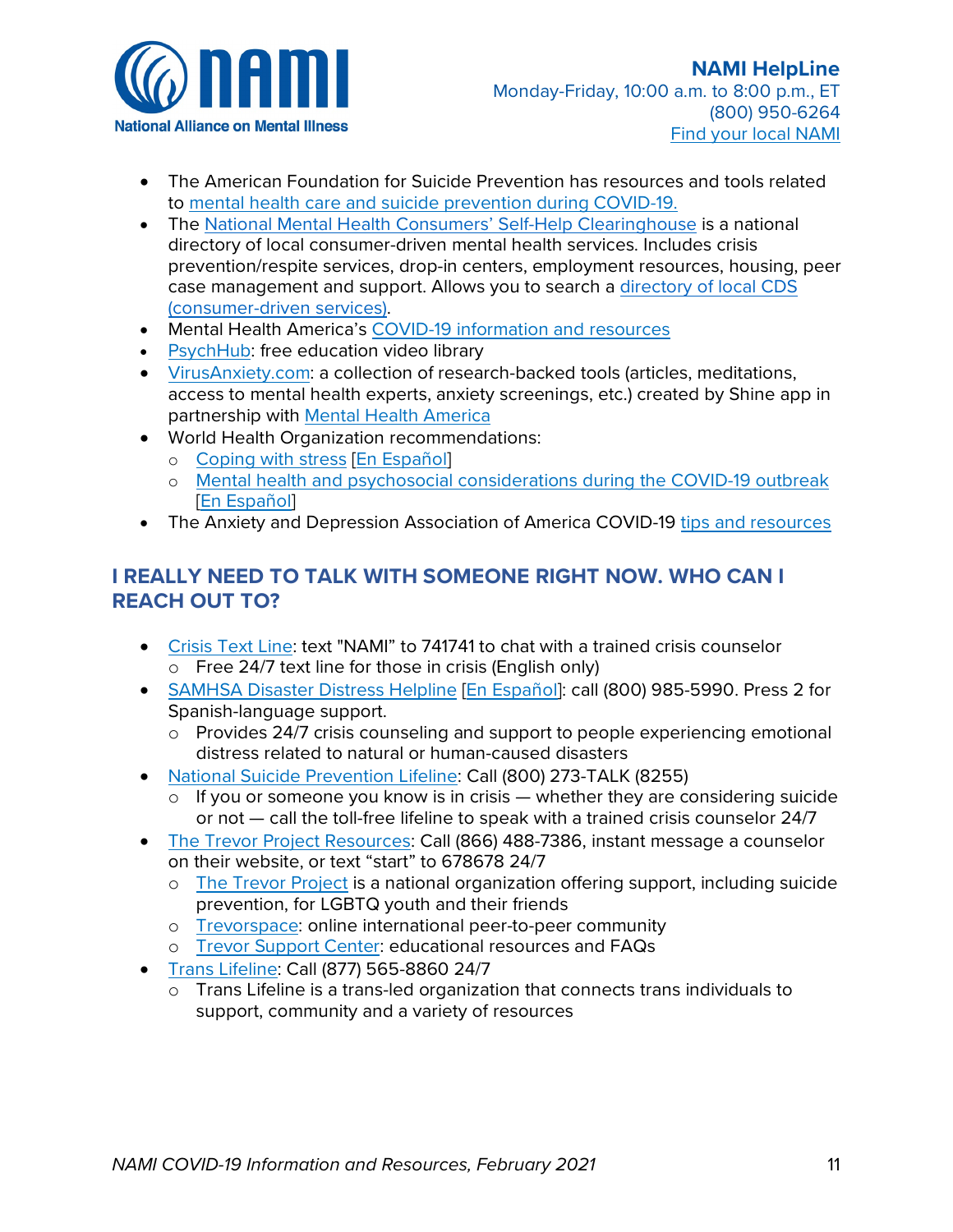

- The American Foundation for Suicide Prevention has resources and tools related to [mental health care and suicide prevention during COVID-19.](https://afsp.org/campaigns/covid-19/)
- The [National Mental Health Consumers' Self-Help Clearinghouse](http://www.mhselfhelp.org/) is a national directory of local consumer-driven mental health services. Includes crisis prevention/respite services, drop-in centers, employment resources, housing, peer case management and support. Allows you to search a [directory of local CDS](http://www.cdsdirectory.org/) [\(consumer-driven services\).](http://www.cdsdirectory.org/)
- Mental Health America's [COVID-19 information and resources](https://mhanational.org/covid19)
- [PsychHub:](https://psychhub.com/) free education video library
- [VirusAnxiety.com:](https://www.virusanxiety.com/) a collection of research-backed tools (articles, meditations, access to mental health experts, anxiety screenings, etc.) created by Shine app in partnership with [Mental Health America](https://www.mhanational.org/)
- World Health Organization recommendations:
	- o [Coping with stress](https://www.who.int/docs/default-source/coronaviruse/coping-with-stress.pdf?sfvrsn=9845bc3a_2) [\[En Español\]](https://www.who.int/docs/default-source/coronaviruse/200762-coping-with-stress-during-the-2019-sp.pdf)
	- o [Mental health and psychosocial considerations during the COVID-19 outbreak](https://www.who.int/publications-detail/mental-health-and-psychosocial-considerations-during-the-covid-19-outbreak) [\[En Español\]](https://www.paho.org/sites/default/files/2020-03/smaps-coronavirus-es-final-17-mar-20.pdf)
- The Anxiety and Depression Association of America COVID-19 [tips and resources](https://adaa.org/finding-help/coronavirus-anxiety-helpful-resources)

# **I REALLY NEED TO TALK WITH SOMEONE RIGHT NOW. WHO CAN I REACH OUT TO?**

- [Crisis Text Line:](https://www.crisistextline.org/) text "NAMI" to 741741 to chat with a trained crisis counselor o Free 24/7 text line for those in crisis (English only)
- [SAMHSA Disaster Distress Helpline](https://www.samhsa.gov/find-help/disaster-distress-helpline) [\[En Español\]](https://www.samhsa.gov/find-help/disaster-distress-helpline/espanol): call (800) 985-5990. Press 2 for Spanish-language support.
	- o Provides 24/7 crisis counseling and support to people experiencing emotional distress related to natural or human-caused disasters
- [National Suicide Prevention Lifeline:](https://suicidepreventionlifeline.org/) Call (800) 273-TALK (8255)
	- $\circ$  If you or someone you know is in crisis whether they are considering suicide or not — call the toll-free lifeline to speak with a trained crisis counselor 24/7
- [The Trevor Project Resources:](https://www.thetrevorproject.org/get-help-now/) Call (866) 488-7386, instant message a counselor on their website, or text "start" to 678678 24/7
	- o [The Trevor Project](https://www.thetrevorproject.org/) is a national organization offering support, including suicide prevention, for LGBTQ youth and their friends
	- o [Trevorspace:](https://www.trevorspace.org/?utm_source=trevor_website&utm_medium=web&utm_campaign=get_help_page) online international peer-to-peer community
	- o [Trevor Support Center:](https://www.thetrevorproject.org/resources/trevor-support-center/) educational resources and FAQs
- [Trans Lifeline:](https://www.translifeline.org/) Call (877) 565-8860 24/7
	- o Trans Lifeline is a trans-led organization that connects trans individuals to support, community and a variety of resources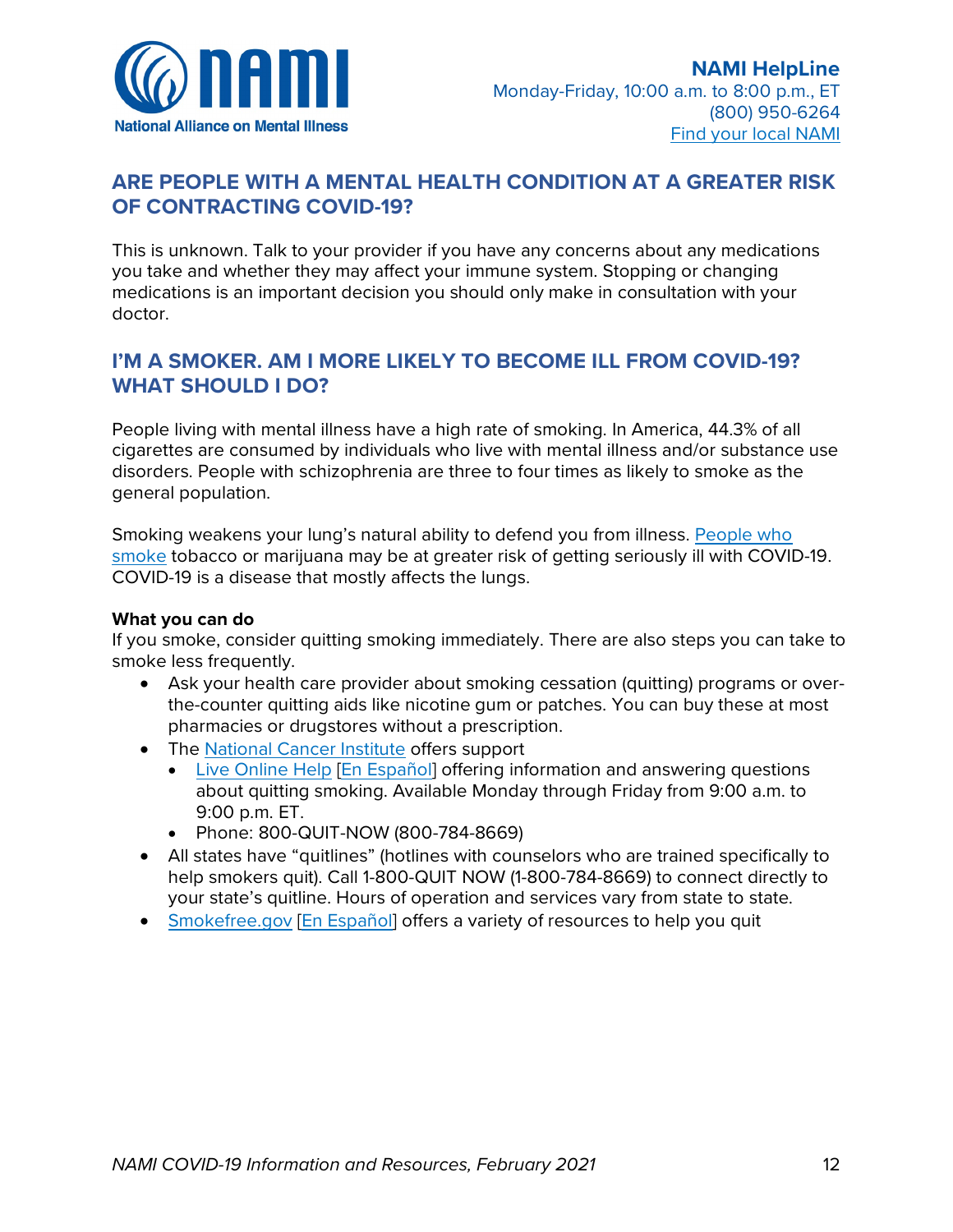

# **ARE PEOPLE WITH A MENTAL HEALTH CONDITION AT A GREATER RISK OF CONTRACTING COVID-19?**

This is unknown. Talk to your provider if you have any concerns about any medications you take and whether they may affect your immune system. Stopping or changing medications is an important decision you should only make in consultation with your doctor.

# **I'M A SMOKER. AM I MORE LIKELY TO BECOME ILL FROM COVID-19? WHAT SHOULD I DO?**

People living with mental illness have a high rate of smoking. In America, 44.3% of all cigarettes are consumed by individuals who live with mental illness and/or substance use disorders. People with schizophrenia are three to four times as likely to smoke as the general population.

Smoking weakens your lung's natural ability to defend you from illness. [People who](https://newsnetwork.mayoclinic.org/discussion/what-smokers-should-know-about-covid-19/)  [smoke](https://newsnetwork.mayoclinic.org/discussion/what-smokers-should-know-about-covid-19/) tobacco or marijuana may be at greater risk of getting seriously ill with COVID-19. COVID-19 is a disease that mostly affects the lungs.

### **What you can do**

If you smoke, consider quitting smoking immediately. There are also steps you can take to smoke less frequently.

- Ask your health care provider about smoking cessation (quitting) programs or overthe-counter quitting aids like nicotine gum or patches. You can buy these at most pharmacies or drugstores without a prescription.
- The [National Cancer Institute](http://www.cancer.gov/) offers support
	- [Live Online Help](https://livehelp.cancer.gov/app/chat/chat_launch) [\[En Español\]](https://livehelp-es.cancer.gov/app/chat/chat_launch) offering information and answering questions about quitting smoking. Available Monday through Friday from 9:00 a.m. to 9:00 p.m. ET.
	- Phone: 800-QUIT-NOW (800-784-8669)
- All states have "quitlines" (hotlines with counselors who are trained specifically to help smokers quit). Call 1-800-QUIT NOW (1-800-784-8669) to connect directly to your state's quitline. Hours of operation and services vary from state to state.
- [Smokefree.gov](https://smokefree.gov/) [\[En Español\]](https://espanol.smokefree.gov/) offers a variety of resources to help you quit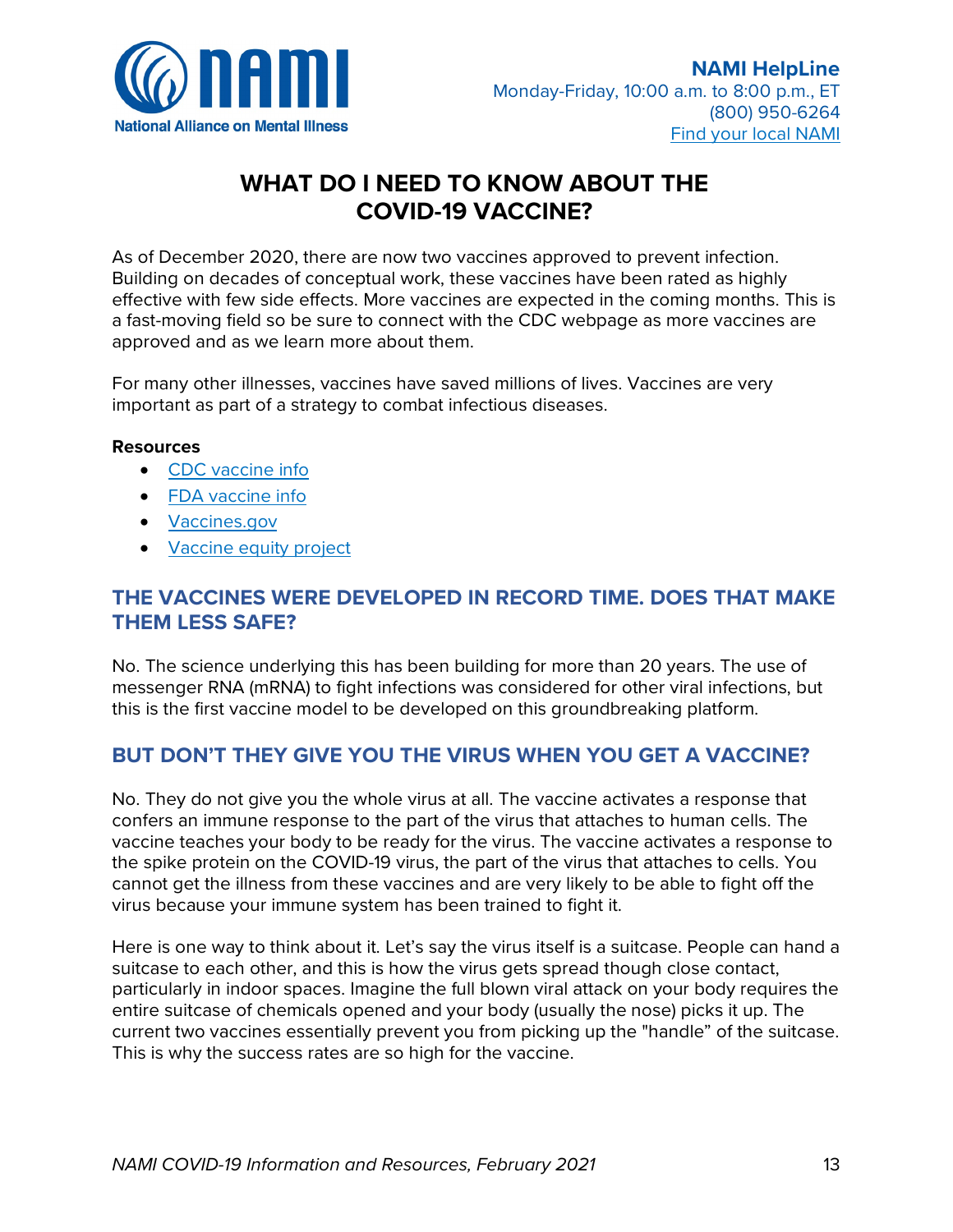

# **WHAT DO I NEED TO KNOW ABOUT THE COVID-19 VACCINE?**

As of December 2020, there are now two vaccines approved to prevent infection. Building on decades of conceptual work, these vaccines have been rated as highly effective with few side effects. More vaccines are expected in the coming months. This is a fast-moving field so be sure to connect with the CDC webpage as more vaccines are approved and as we learn more about them.

For many other illnesses, vaccines have saved millions of lives. Vaccines are very important as part of a strategy to combat infectious diseases.

#### **Resources**

- [CDC vaccine info](https://www.cdc.gov/coronavirus/2019-ncov/vaccines/index.html)
- [FDA vaccine info](https://www.fda.gov/emergency-preparedness-and-response/coronavirus-disease-2019-covid-19/covid-19-vaccines)
- [Vaccines.gov](https://www.vaccines.gov/)
- [Vaccine equity project](https://covidvaccineproject.org/about-the-project/)

## **THE VACCINES WERE DEVELOPED IN RECORD TIME. DOES THAT MAKE THEM LESS SAFE?**

No. The science underlying this has been building for more than 20 years. The use of messenger RNA (mRNA) to fight infections was considered for other viral infections, but this is the first vaccine model to be developed on this groundbreaking platform.

# **BUT DON'T THEY GIVE YOU THE VIRUS WHEN YOU GET A VACCINE?**

No. They do not give you the whole virus at all. The vaccine activates a response that confers an immune response to the part of the virus that attaches to human cells. The vaccine teaches your body to be ready for the virus. The vaccine activates a response to the spike protein on the COVID-19 virus, the part of the virus that attaches to cells. You cannot get the illness from these vaccines and are very likely to be able to fight off the virus because your immune system has been trained to fight it.

Here is one way to think about it. Let's say the virus itself is a suitcase. People can hand a suitcase to each other, and this is how the virus gets spread though close contact, particularly in indoor spaces. Imagine the full blown viral attack on your body requires the entire suitcase of chemicals opened and your body (usually the nose) picks it up. The current two vaccines essentially prevent you from picking up the "handle" of the suitcase. This is why the success rates are so high for the vaccine.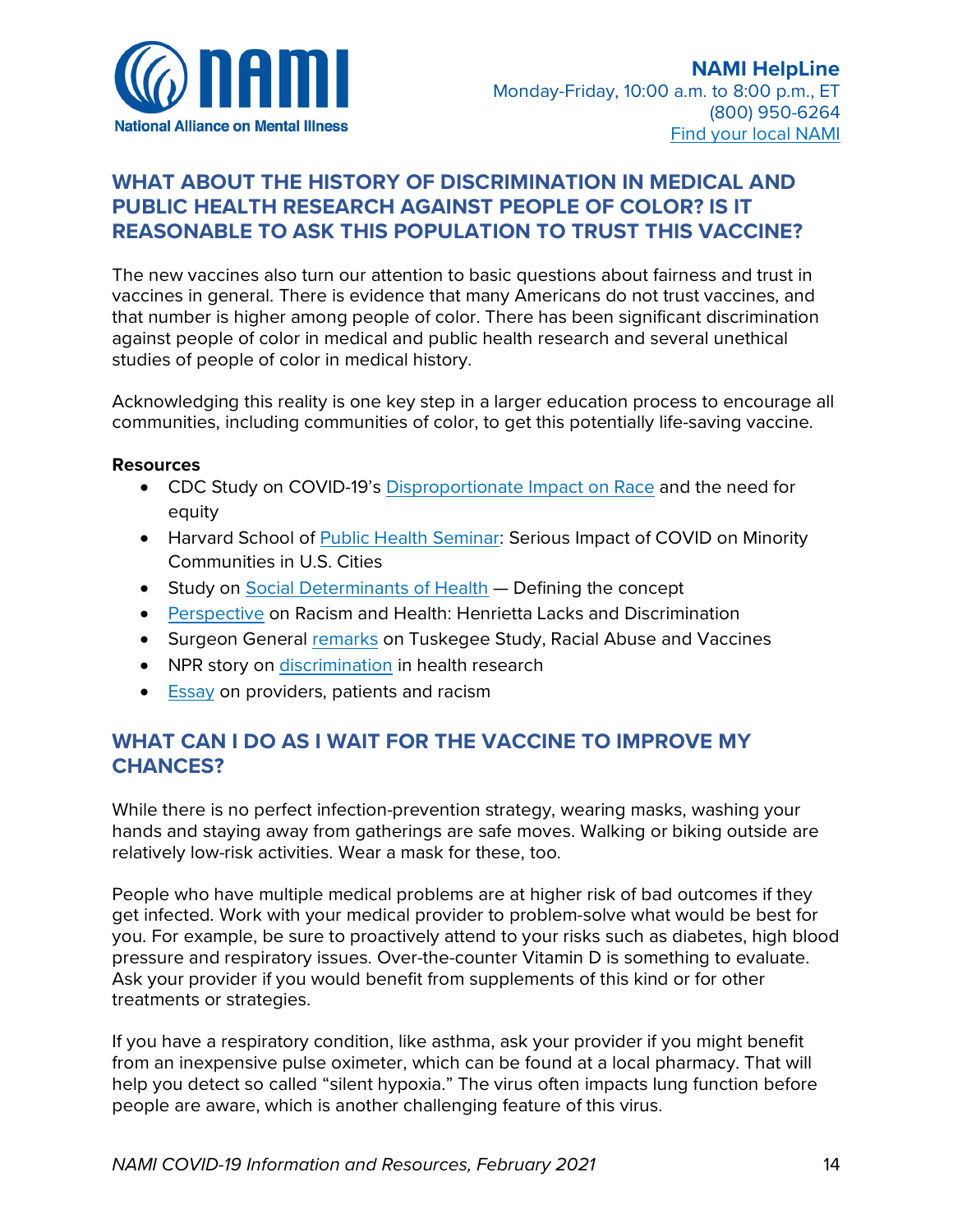

# **WHAT ABOUT THE HISTORY OF DISCRIMINATION IN MEDICAL AND PUBLIC HEALTH RESEARCH AGAINST PEOPLE OF COLOR? IS IT REASONABLE TO ASK THIS POPULATION TO TRUST THIS VACCINE?**

The new vaccines also turn our attention to basic questions about fairness and trust in vaccines in general. There is evidence that many Americans do not trust vaccines, and that number is higher among people of color. There has been significant discrimination against people of color in medical and public health research and several unethical studies of people of color in medical history.

Acknowledging this reality is one key step in a larger education process to encourage all communities, including communities of color, to get this potentially life-saving vaccine.

#### **Resources**

- CDC Study on COVID-19's [Disproportionate Impact on Race](https://www.cdc.gov/coronavirus/2019-ncov/community/health-equity/race-ethnicity.html) and the need for equity
- Harvard School of [Public Health Seminar:](https://theforum.sph.harvard.edu/events/the-coronavirus-pandemic-21/) Serious Impact of COVID on Minority Communities in U.S. Cities
- Study on [Social Determinants of Health](https://www.healthypeople.gov/2020/topics-objectives/topic/social-determinants-of-health) Defining the concept
- [Perspective](https://www.nature.com/articles/d41586-020-02494-z) on Racism and Health: Henrietta Lacks and Discrimination
- Surgeon General [remarks](https://www.military.com/daily-news/2020/10/27/surgeon-general-cites-horrific-tuskegee-experiment-voices-vaccine-distribution-concerns.html) on Tuskegee Study, Racial Abuse and Vaccines
- NPR story on *discrimination* in health research
- [Essay](https://www.health.harvard.edu/blog/racism-discrimination-health-care-providers-patients-2017011611015) on providers, patients and racism

# **WHAT CAN I DO AS I WAIT FOR THE VACCINE TO IMPROVE MY CHANCES?**

While there is no perfect infection-prevention strategy, wearing masks, washing your hands and staying away from gatherings are safe moves. Walking or biking outside are relatively low-risk activities. Wear a mask for these, too.

People who have multiple medical problems are at higher risk of bad outcomes if they get infected. Work with your medical provider to problem-solve what would be best for you. For example, be sure to proactively attend to your risks such as diabetes, high blood pressure and respiratory issues. Over-the-counter Vitamin D is something to evaluate. Ask your provider if you would benefit from supplements of this kind or for other treatments or strategies.

If you have a respiratory condition, like asthma, ask your provider if you might benefit from an inexpensive pulse oximeter, which can be found at a local pharmacy. That will help you detect so called "silent hypoxia." The virus often impacts lung function before people are aware, which is another challenging feature of this virus.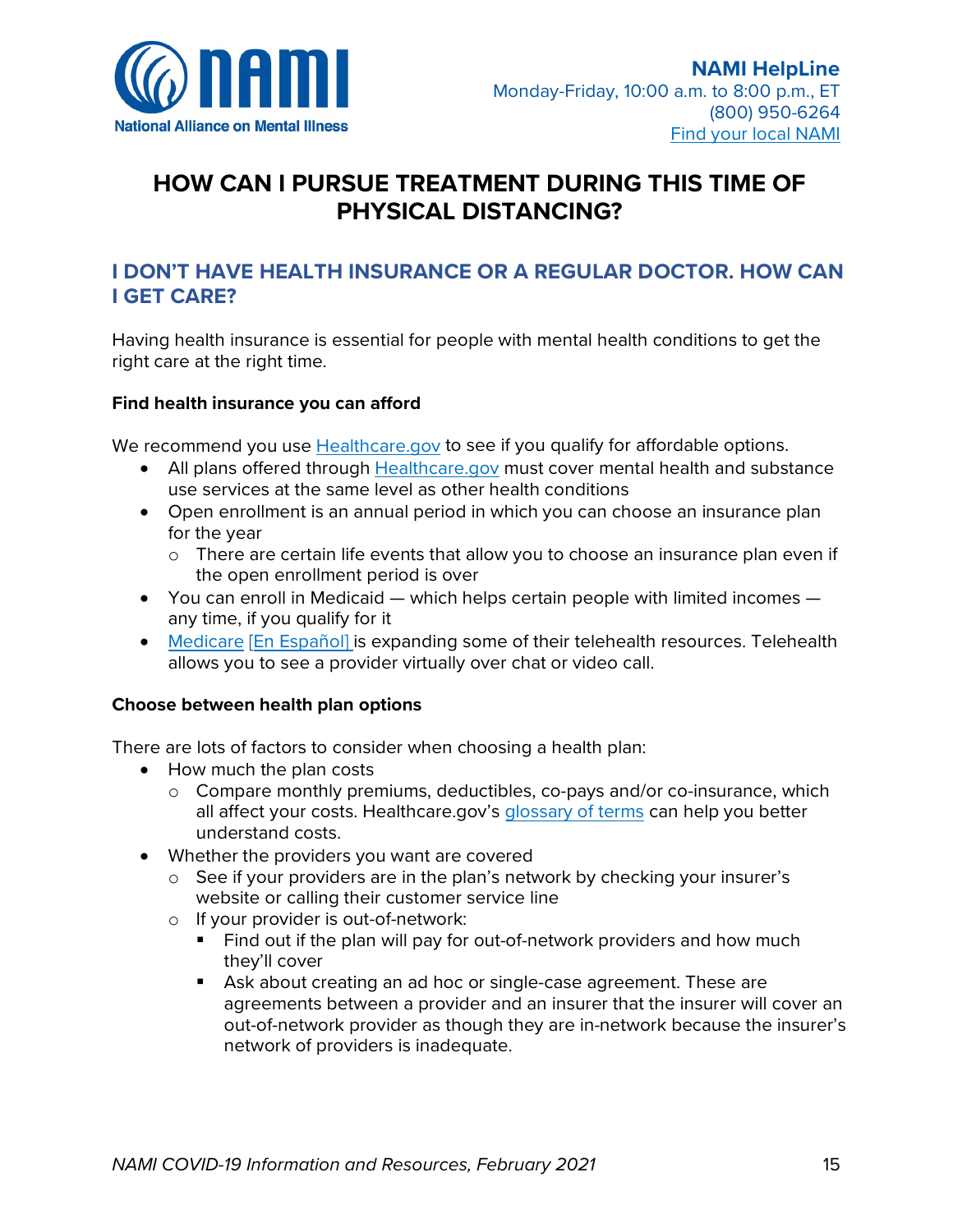

# **HOW CAN I PURSUE TREATMENT DURING THIS TIME OF PHYSICAL DISTANCING?**

# **I DON'T HAVE HEALTH INSURANCE OR A REGULAR DOCTOR. HOW CAN I GET CARE?**

Having health insurance is essential for people with mental health conditions to get the right care at the right time.

### **Find health insurance you can afford**

We recommend you use [Healthcare.gov](http://www.healthcare.gov/) to see if you qualify for affordable options.

- All plans offered through [Healthcare.gov](http://www.healthcare.gov/) must cover mental health and substance use services at the same level as other health conditions
- Open enrollment is an annual period in which you can choose an insurance plan for the year
	- o There are certain life events that allow you to choose an insurance plan even if the open enrollment period is over
- You can enroll in Medicaid  $-$  which helps certain people with limited incomes  $$ any time, if you qualify for it
- [Medicare](https://www.medicare.gov/medicare-coronavirus) [\[En Español\]](https://es.medicare.gov/medicare-coronavirus) is expanding some of their telehealth resources. Telehealth allows you to see a provider virtually over chat or video call.

### **Choose between health plan options**

There are lots of factors to consider when choosing a health plan:

- How much the plan costs
	- o Compare monthly premiums, deductibles, co-pays and/or co-insurance, which all affect your costs. Healthcare.gov's [glossary of terms](https://www.healthcare.gov/glossary/) can help you better understand costs.
- Whether the providers you want are covered
	- o See if your providers are in the plan's network by checking your insurer's website or calling their customer service line
	- o If your provider is out-of-network:
		- Find out if the plan will pay for out-of-network providers and how much they'll cover
		- Ask about creating an ad hoc or single-case agreement. These are agreements between a provider and an insurer that the insurer will cover an out-of-network provider as though they are in-network because the insurer's network of providers is inadequate.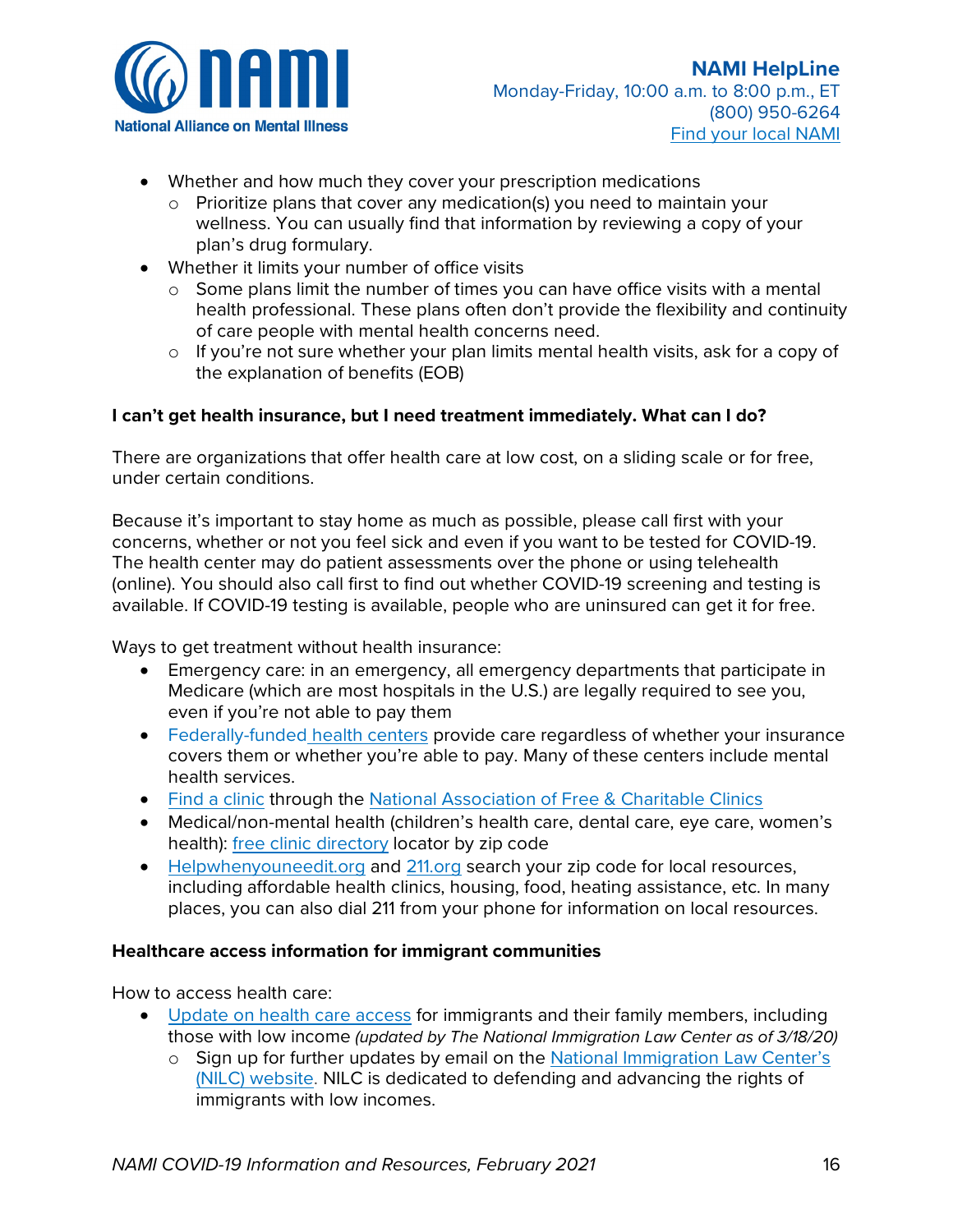

- Whether and how much they cover your prescription medications
	- $\circ$  Prioritize plans that cover any medication(s) you need to maintain your wellness. You can usually find that information by reviewing a copy of your plan's drug formulary.
- Whether it limits your number of office visits
	- $\circ$  Some plans limit the number of times you can have office visits with a mental health professional. These plans often don't provide the flexibility and continuity of care people with mental health concerns need.
	- o If you're not sure whether your plan limits mental health visits, ask for a copy of the explanation of benefits (EOB)

### **I can't get health insurance, but I need treatment immediately. What can I do?**

There are organizations that offer health care at low cost, on a sliding scale or for free, under certain conditions.

Because it's important to stay home as much as possible, please call first with your concerns, whether or not you feel sick and even if you want to be tested for COVID-19. The health center may do patient assessments over the phone or using telehealth (online). You should also call first to find out whether COVID-19 screening and testing is available. If COVID-19 testing is available, people who are uninsured can get it for free.

Ways to get treatment without health insurance:

- Emergency care: in an emergency, all emergency departments that participate in Medicare (which are most hospitals in the U.S.) are legally required to see you, even if you're not able to pay them
- [Federally-funded](https://findahealthcenter.hrsa.gov/) health centers provide care regardless of whether your insurance covers them or whether you're able to pay. Many of these centers include mental health services.
- [Find a clinic](https://www.nafcclinics.org/find-clinic) through the [National Association of Free & Charitable Clinics](https://www.nafcclinics.org/)
- Medical/non-mental health (children's health care, dental care, eye care, women's health): [free clinic directory](https://freeclinicdirectory.org/) locator by zip code
- [Helpwhenyouneedit.org](http://helpwhenyouneedit.org/) and [211.org](http://www.211.org/) search your zip code for local resources, including affordable health clinics, housing, food, heating assistance, etc. In many places, you can also dial 211 from your phone for information on local resources.

### **Healthcare access information for immigrant communities**

How to access health care:

- [Update on health care access](https://www.nilc.org/issues/health-care/update-on-access-to-health-care-for-immigrants-and-their-families/) for immigrants and their family members, including those with low income *(updated by The National Immigration Law Center as of 3/18/20)*
	- o Sign up for further updates by email on the [National Immigration Law Center's](https://www.nilc.org/)  [\(NILC\) website.](https://www.nilc.org/) NILC is dedicated to defending and advancing the rights of immigrants with low incomes.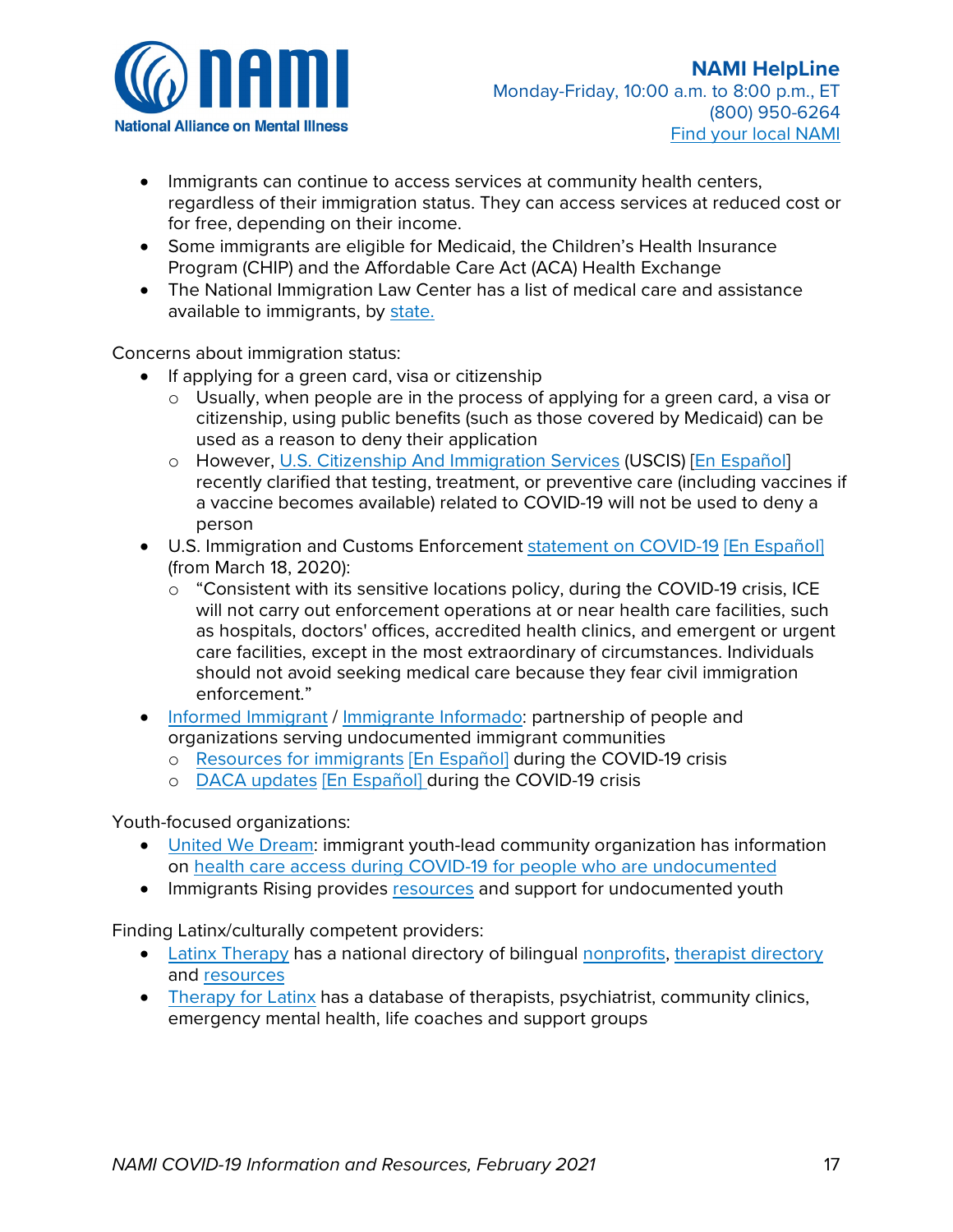

- Immigrants can continue to access services at community health centers, regardless of their immigration status. They can access services at reduced cost or for free, depending on their income.
- Some immigrants are eligible for Medicaid, the Children's Health Insurance Program (CHIP) and the Affordable Care Act (ACA) Health Exchange
- The National Immigration Law Center has a list of medical care and assistance available to immigrants, by [state.](https://www.nilc.org/issues/health-care/medical-assistance-various-states/)

Concerns about immigration status:

- If applying for a green card, visa or citizenship
	- o Usually, when people are in the process of applying for a green card, a visa or citizenship, using public benefits (such as those covered by Medicaid) can be used as a reason to deny their application
	- o However, [U.S. Citizenship And Immigration Services](https://www.uscis.gov/) (USCIS) [\[En Español\]](https://www.uscis.gov/es/tarjeta-verde/carga-publica) recently clarified that testing, treatment, or preventive care (including vaccines if a vaccine becomes available) related to COVID-19 will not be used to deny a person
- U.S. Immigration and Customs Enforcement [statement on COVID-19](https://www.ice.gov/covid19) [\[En Español\]](https://www.ice.gov/es/COVID19) (from March 18, 2020):
	- o "Consistent with its sensitive locations policy, during the COVID-19 crisis, ICE will not carry out enforcement operations at or near health care facilities, such as hospitals, doctors' offices, accredited health clinics, and emergent or urgent care facilities, except in the most extraordinary of circumstances. Individuals should not avoid seeking medical care because they fear civil immigration enforcement."
- [Informed Immigrant](https://www.informedimmigrant.com/) / [Immigrante Informado:](https://www.inmigranteinformado.com/) partnership of people and organizations serving undocumented immigrant communities
	- o [Resources for immigrants](https://www.informedimmigrant.com/guides/coronavirus/) [\[En Español\]](https://www.inmigranteinformado.com/guides/coronavirus/) during the COVID-19 crisis
	- o [DACA updates](https://www.informedimmigrant.com/guides/daca-coronavirus/) [\[En Español\]](https://www.inmigranteinformado.com/guides/daca-coronavirus/) during the COVID-19 crisis

Youth-focused organizations:

- [United We Dream:](https://unitedwedream.org/) immigrant youth-lead community organization has information on health [care access during COVID-19 for people who are undocumented](https://unitedwedream.org/2020/03/healthcare-access-for-undocumented-folks-in-the-time-of-covid19/?link_id=2&can_id=46774a14ec0fe70d3ed786ee2342871a&source=email-take-care-of-your-loved-ones&email_referrer=email_755336&email_subject=being-undocumented-in-times-of-coronavirus)
- Immigrants Rising provides [resources](https://immigrantsrising.org/resources/) and support for undocumented youth

Finding Latinx/culturally competent providers:

- [Latinx Therapy](https://latinxtherapy.com/) has a national directory of bilingual [nonprofits,](https://latinxtherapy.com/resources/nonprofits/) [therapist directory](https://latinxtherapy.com/therapist-search/) and [resources](https://latinxtherapy.com/resources)
- [Therapy for Latinx](https://www.therapyforlatinx.com/) has a database of therapists, psychiatrist, community clinics, emergency mental health, life coaches and support groups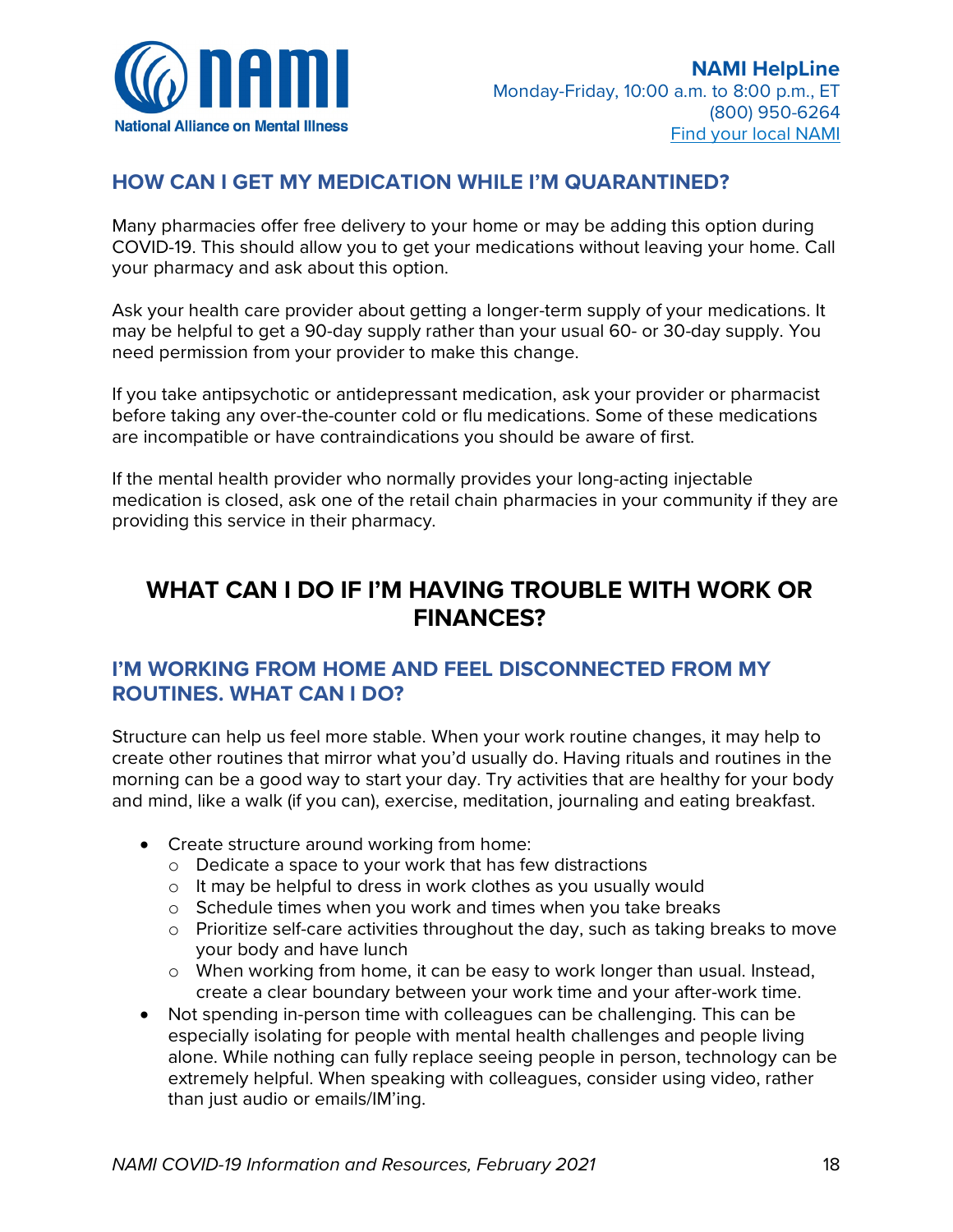

# **HOW CAN I GET MY MEDICATION WHILE I'M QUARANTINED?**

Many pharmacies offer free delivery to your home or may be adding this option during COVID-19. This should allow you to get your medications without leaving your home. Call your pharmacy and ask about this option.

Ask your health care provider about getting a longer-term supply of your medications. It may be helpful to get a 90-day supply rather than your usual 60- or 30-day supply. You need permission from your provider to make this change.

If you take antipsychotic or antidepressant medication, ask your provider or pharmacist before taking any over-the-counter cold or flu medications. Some of these medications are incompatible or have contraindications you should be aware of first.

If the mental health provider who normally provides your long-acting injectable medication is closed, ask one of the retail chain pharmacies in your community if they are providing this service in their pharmacy.

# **WHAT CAN I DO IF I'M HAVING TROUBLE WITH WORK OR FINANCES?**

# **I'M WORKING FROM HOME AND FEEL DISCONNECTED FROM MY ROUTINES. WHAT CAN I DO?**

Structure can help us feel more stable. When your work routine changes, it may help to create other routines that mirror what you'd usually do. Having rituals and routines in the morning can be a good way to start your day. Try activities that are healthy for your body and mind, like a walk (if you can), exercise, meditation, journaling and eating breakfast.

- Create structure around working from home:
	- o Dedicate a space to your work that has few distractions
	- o It may be helpful to dress in work clothes as you usually would
	- o Schedule times when you work and times when you take breaks
	- $\circ$  Prioritize self-care activities throughout the day, such as taking breaks to move your body and have lunch
	- o When working from home, it can be easy to work longer than usual. Instead, create a clear boundary between your work time and your after-work time.
- Not spending in-person time with colleagues can be challenging. This can be especially isolating for people with mental health challenges and people living alone. While nothing can fully replace seeing people in person, technology can be extremely helpful. When speaking with colleagues, consider using video, rather than just audio or emails/IM'ing.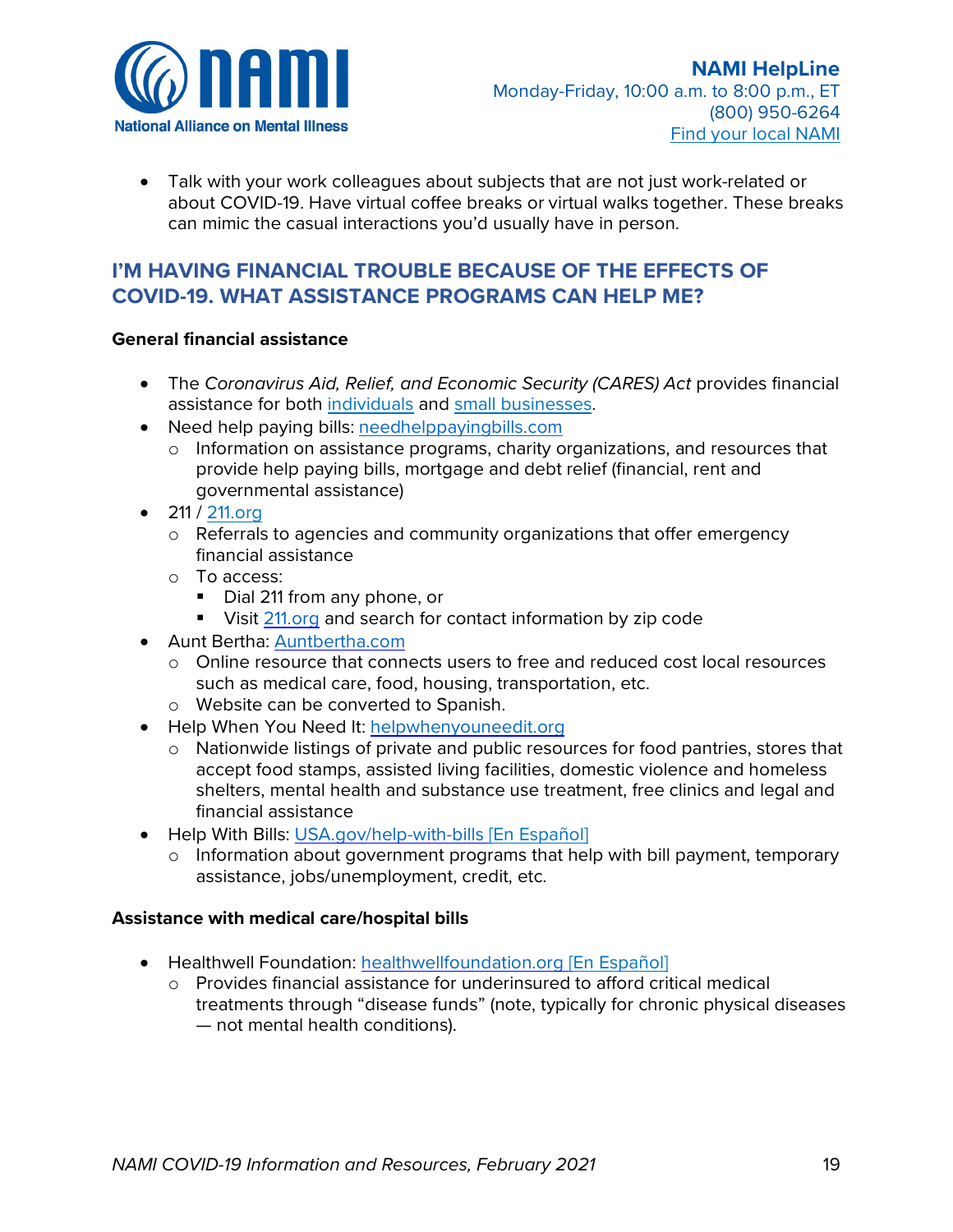

• Talk with your work colleagues about subjects that are not just work-related or about COVID-19. Have virtual coffee breaks or virtual walks together. These breaks can mimic the casual interactions you'd usually have in person.

# **I'M HAVING FINANCIAL TROUBLE BECAUSE OF THE EFFECTS OF COVID-19. WHAT ASSISTANCE PROGRAMS CAN HELP ME?**

### **General financial assistance**

- The *Coronavirus Aid, Relief, and Economic Security (CARES) Act* provides financial assistance for both [individuals](https://www.irs.gov/newsroom/economic-impact-payments-what-you-need-to-know) and [small businesses.](https://www.sba.gov/funding-programs/loans/coronavirus-relief-options)
- Need help paying bills: [needhelppayingbills.com](http://www.needhelppayingbills.com/)
	- o Information on assistance programs, charity organizations, and resources that provide help paying bills, mortgage and debt relief (financial, rent and governmental assistance)
- 211 / [211.org](http://www.211.org/)
	- $\circ$  Referrals to agencies and community organizations that offer emergency financial assistance
	- o To access:
		- Dial 211 from any phone, or
		- Visit [211.org](http://www.211.org/) and search for contact information by zip code
- Aunt Bertha: [Auntbertha.com](http://www.auntbertha.com/)
	- o Online resource that connects users to free and reduced cost local resources such as medical care, food, housing, transportation, etc.
	- o Website can be converted to Spanish.
- Help When You Need It: [helpwhenyouneedit.org](http://www.helpwhenyouneedit.org/)
	- o Nationwide listings of private and public resources for food pantries, stores that accept food stamps, assisted living facilities, domestic violence and homeless shelters, mental health and substance use treatment, free clinics and legal and financial assistance
- Help With Bills: [USA.gov/help-with-bills](http://www.usa.gov/help-with-bills) [\[En Español\]](https://www.usa.gov/espanol/pago-facturas)
	- o Information about government programs that help with bill payment, temporary assistance, jobs/unemployment, credit, etc.

### **Assistance with medical care/hospital bills**

- Healthwell Foundation: [healthwellfoundation.org](http://www.healthwellfoundation.org/) [\[En Español\]](https://www.healthwellfoundation.org/en-espanol/)
	- o Provides financial assistance for underinsured to afford critical medical treatments through "disease funds" (note, typically for chronic physical diseases — not mental health conditions).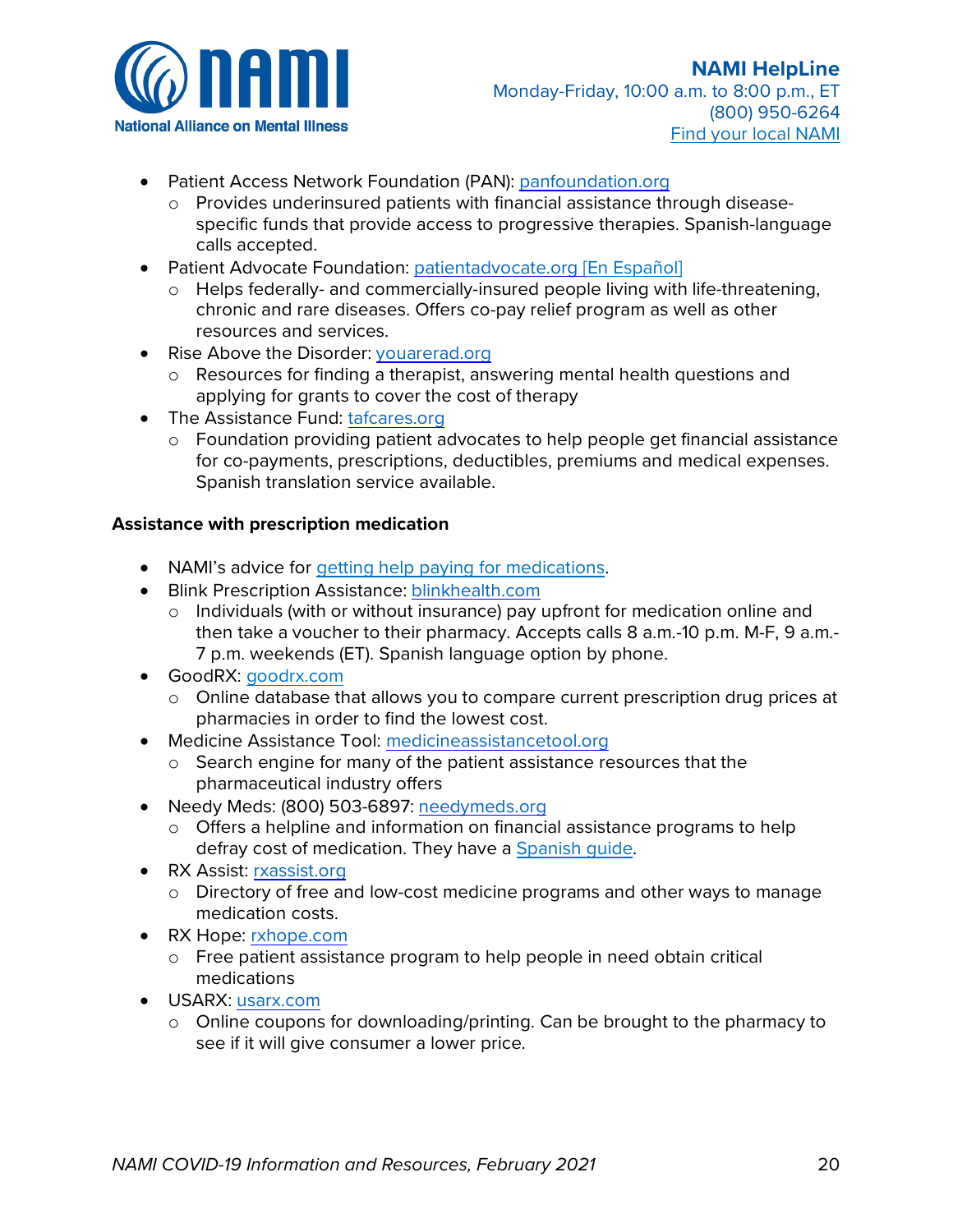

- Patient Access Network Foundation (PAN): [panfoundation.org](http://www.panfoundation.org/)
	- o Provides underinsured patients with financial assistance through diseasespecific funds that provide access to progressive therapies. Spanish-language calls accepted.
- Patient Advocate Foundation: [patientadvocate.org](http://www.patientadvocate.org/) [\[En Español\]](https://www.patientadvocate.org/es/)
	- o Helps federally- and commercially-insured people living with life-threatening, chronic and rare diseases. Offers co-pay relief program as well as other resources and services.
- Rise Above the Disorder: [youarerad.org](http://www.youarerad.org/)
	- o Resources for finding a therapist, answering mental health questions and applying for grants to cover the cost of therapy
- The Assistance Fund: [tafcares.org](http://www.tafcares.org/)
	- o Foundation providing patient advocates to help people get financial assistance for co-payments, prescriptions, deductibles, premiums and medical expenses. Spanish translation service available.

### **Assistance with prescription medication**

- NAMI's advice for [getting help paying for medications.](https://www.nami.org/Your-Journey/Living-with-a-Mental-Health-Condition/Getting-Help-Paying-for-Medications)
- Blink Prescription Assistance: [blinkhealth.com](https://www.blinkhealth.com/)
	- o Individuals (with or without insurance) pay upfront for medication online and then take a voucher to their pharmacy. Accepts calls 8 a.m.-10 p.m. M-F, 9 a.m.- 7 p.m. weekends (ET). Spanish language option by phone.
- GoodRX: [goodrx.com](https://www.goodrx.com/)
	- $\circ$  Online database that allows you to compare current prescription drug prices at pharmacies in order to find the lowest cost.
- Medicine Assistance Tool: [medicineassistancetool.org](http://www.medicineassistancetool.org/)
	- o Search engine for many of the patient assistance resources that the pharmaceutical industry offers
- Needy Meds: (800) 503-6897: [needymeds.org](http://www.needymeds.org/)
	- o Offers a helpline and information on financial assistance programs to help defray cost of medication. They have a Spanish quide.
- RX Assist: [rxassist.org](http://www.rxassist.org/)
	- o Directory of free and low-cost medicine programs and other ways to manage medication costs.
- RX Hope: [rxhope.com](https://www.rxhope.com/)
	- o Free patient assistance program to help people in need obtain critical medications
- USARX: [usarx.com](https://www.usarx.com/)
	- $\circ$  Online coupons for downloading/printing. Can be brought to the pharmacy to see if it will give consumer a lower price.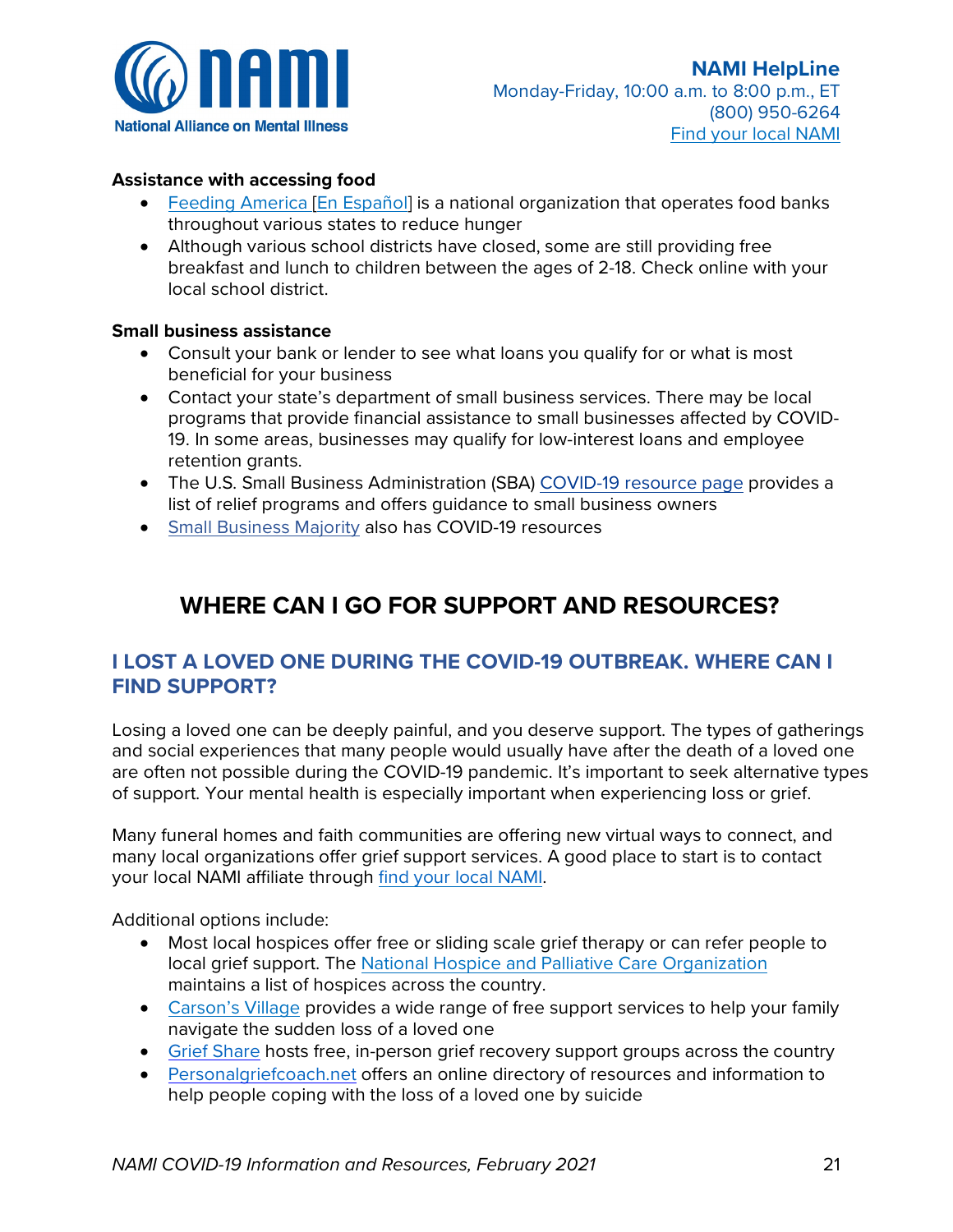

### **Assistance with accessing food**

- [Feeding America](https://www.feedingamerica.org/find-your-local-foodbank) [\[En Español\]](https://www.feedingamerica.org/en-espanol/encuentre-su-banco-de-alimentos-local) is a national organization that operates food banks throughout various states to reduce hunger
- Although various school districts have closed, some are still providing free breakfast and lunch to children between the ages of 2-18. Check online with your local school district.

### **Small business assistance**

- Consult your bank or lender to see what loans you qualify for or what is most beneficial for your business
- Contact your state's department of small business services. There may be local programs that provide financial assistance to small businesses affected by COVID-19. In some areas, businesses may qualify for low-interest loans and employee retention grants.
- The U.S. Small Business Administration (SBA) [COVID-19 resource page](https://www.sba.gov/page/coronavirus-covid-19-small-business-guidance-loan-resources) provides a list of relief programs and offers guidance to small business owners
- [Small Business Majority](https://smallbusinessmajority.org/covid-19-daily-updates-for-small-businesses) also has COVID-19 resources

# **WHERE CAN I GO FOR SUPPORT AND RESOURCES?**

# **I LOST A LOVED ONE DURING THE COVID-19 OUTBREAK. WHERE CAN I FIND SUPPORT?**

Losing a loved one can be deeply painful, and you deserve support. The types of gatherings and social experiences that many people would usually have after the death of a loved one are often not possible during the COVID-19 pandemic. It's important to seek alternative types of support. Your mental health is especially important when experiencing loss or grief.

Many funeral homes and faith communities are offering new virtual ways to connect, and many local organizations offer grief support services. A good place to start is to contact your local NAMI affiliate through [find your local N](https://www.nami.org/Find-Your-Local-NAMI)AMI.

Additional options include:

- Most local hospices offer free or sliding scale grief therapy or can refer people to local grief support. The [National Hospice and Palliative Care Organization](https://www.nhpco.org/find-a-care-provider/) maintains a list of hospices across the country.
- [Carson's Village](https://carsonsvillage.org/) provides a wide range of free support services to help your family navigate the sudden loss of a loved one
- [Grief Share](https://www.griefshare.org/findagroup) hosts free, in-person grief recovery support groups across the country
- [Personalgriefcoach.net](http://www.personalgriefcoach.net/) offers an online directory of resources and information to help people coping with the loss of a loved one by suicide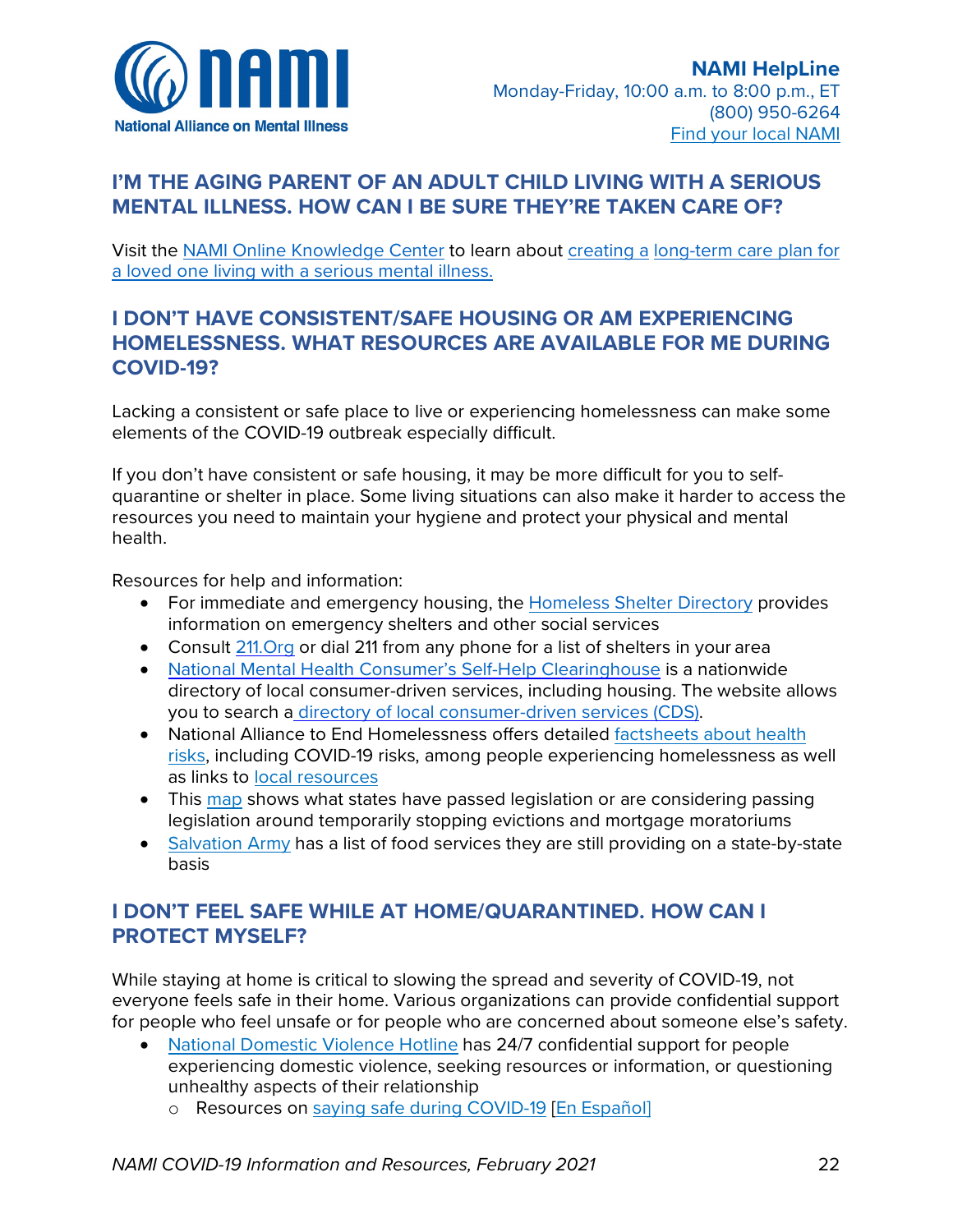

# **I'M THE AGING PARENT OF AN ADULT CHILD LIVING WITH A SERIOUS MENTAL ILLNESS. HOW CAN I BE SURE THEY'RE TAKEN CARE OF?**

Visit the NAMI [Online Knowledge Center](https://nami.zendesk.com/hc/en-us/categories/360001837134-HelpLine) to learn about [creating a](https://nami.zendesk.com/hc/en-us/articles/360024611914-How-do-I-create-a-long-term-care-plan-for-my-loved-one-who-is-living-with-a-serious-mental-illness-) [long-term care plan for](https://nami.zendesk.com/hc/en-us/articles/360024611914-How-do-I-create-a-long-term-care-plan-for-my-loved-one-who-is-living-with-a-serious-mental-illness-)  [a loved one living with a serious mental illness.](https://nami.zendesk.com/hc/en-us/articles/360024611914-How-do-I-create-a-long-term-care-plan-for-my-loved-one-who-is-living-with-a-serious-mental-illness-)

# **I DON'T HAVE CONSISTENT/SAFE HOUSING OR AM EXPERIENCING HOMELESSNESS. WHAT RESOURCES ARE AVAILABLE FOR ME DURING COVID-19?**

Lacking a consistent or safe place to live or experiencing homelessness can make some elements of the COVID-19 outbreak especially difficult.

If you don't have consistent or safe housing, it may be more difficult for you to selfquarantine or shelter in place. Some living situations can also make it harder to access the resources you need to maintain your hygiene and protect your physical and mental health.

Resources for help and information:

- For immediate and emergency housing, the [Homeless Shelter Directory](http://www.homelessshelterdirectory.org/) provides information on emergency shelters and other social services
- Consult 211. Org or dial 211 from any phone for a list of shelters in your area
- [National Mental Health Consumer's Self-Help Clearinghouse](http://www.mhselfhelp.org/) is a nationwide directory of local consumer-driven services, including housing. The website allows you to search a [directory of local consumer-driven services \(CDS\).](http://www.cdsdirectory.org/)
- National Alliance to End Homelessness offers detailed factsheets about health [risks,](https://endhomelessness.org/wp-content/uploads/2020/03/Covid-Fact-Sheet-3.25.2020-2.pdf) including COVID-19 risks, among people experiencing homelessness as well as links to [local resources](https://endhomelessness.org/coronavirus-and-homelessness/)
- This [map](https://www.antievictionmap.com/covid) shows what states have passed legislation or are considering passing legislation around temporarily stopping evictions and mortgage moratoriums
- [Salvation Army](https://www.salvationarmyusa.org/usn/covid19/) has a list of food services they are still providing on a state-by-state basis

# **I DON'T FEEL SAFE WHILE AT HOME/QUARANTINED. HOW CAN I PROTECT MYSELF?**

While staying at home is critical to slowing the spread and severity of COVID-19, not everyone feels safe in their home. Various organizations can provide confidential support for people who feel unsafe or for people who are concerned about someone else's safety.

- [National Domestic Violence Hotline](https://www.thehotline.org/) has 24/7 confidential support for people experiencing domestic violence, seeking resources or information, or questioning unhealthy aspects of their relationship
	- o Resources on [saying safe during COVID-19](https://www.thehotline.org/2020/03/13/staying-safe-during-covid-19/) [\[En Español\]](https://espanol.thehotline.org/2020/03/18/mantenerse-segurx-durante-covid-19/)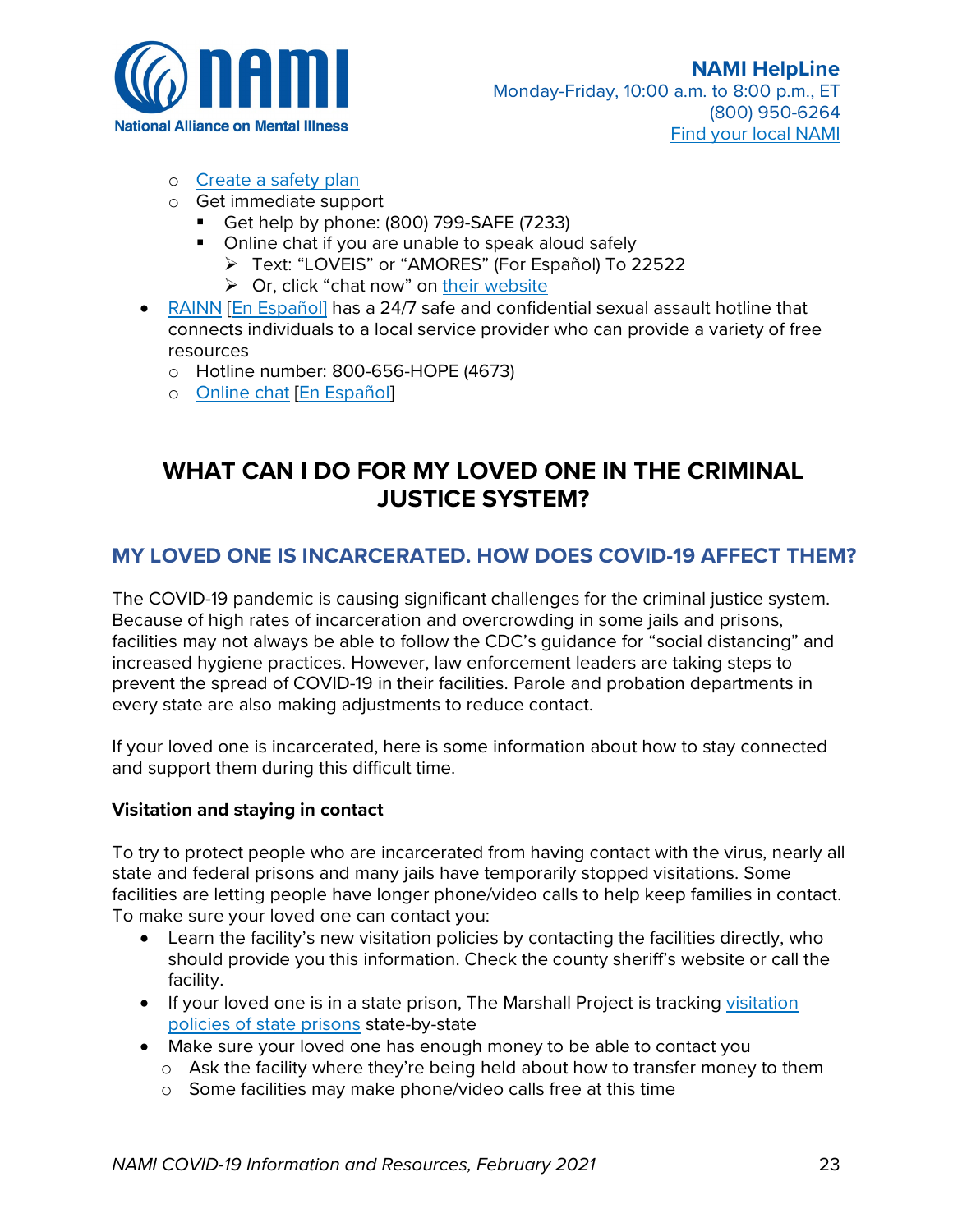

- o [Create a safety plan](https://www.thehotline.org/help/path-to-safety/)
- o Get immediate support
	- Get help by phone: (800) 799-SAFE (7233)
	- Online chat if you are unable to speak aloud safely
		- Text: "LOVEIS" or "AMORES" (For Español) To 22522
		- $\triangleright$  Or, click "chat now" on [their website](https://www.thehotline.org/)
- [RAINN](https://www.rainn.org/) [\[En Español\]](https://www.rainn.org/es) has a 24/7 safe and confidential sexual assault hotline that connects individuals to a local service provider who can provide a variety of free resources
	- o Hotline number: 800-656-HOPE (4673)
	- o [Online](https://hotline.rainn.org/online?_ga=2.1522738.2004708521.1585230536-1703308504.1585230536) chat [\[En Español\]](https://hotline.rainn.org/es)

# **WHAT CAN I DO FOR MY LOVED ONE IN THE CRIMINAL JUSTICE SYSTEM?**

# **MY LOVED ONE IS INCARCERATED. HOW DOES COVID-19 AFFECT THEM?**

The COVID-19 pandemic is causing significant challenges for the criminal justice system. Because of high rates of incarceration and overcrowding in some jails and prisons, facilities may not always be able to follow the CDC's guidance for "social distancing" and increased hygiene practices. However, law enforcement leaders are taking steps to prevent the spread of COVID-19 in their facilities. Parole and probation departments in every state are also making adjustments to reduce contact.

If your loved one is incarcerated, here is some information about how to stay connected and support them during this difficult time.

### **Visitation and staying in contact**

To try to protect people who are incarcerated from having contact with the virus, nearly all state and federal prisons and many jails have temporarily stopped visitations. Some facilities are letting people have longer phone/video calls to help keep families in contact. To make sure your loved one can contact you:

- Learn the facility's new visitation policies by contacting the facilities directly, who should provide you this information. Check the county sheriff's website or call the facility.
- If your loved one is in a state prison, The Marshall Project is tracking [visitation](https://www.themarshallproject.org/2020/03/17/tracking-prisons-response-to-coronavirus)  [policies of state prisons](https://www.themarshallproject.org/2020/03/17/tracking-prisons-response-to-coronavirus) state-by-state
- Make sure your loved one has enough money to be able to contact you
	- o Ask the facility where they're being held about how to transfer money to them
	- o Some facilities may make phone/video calls free at this time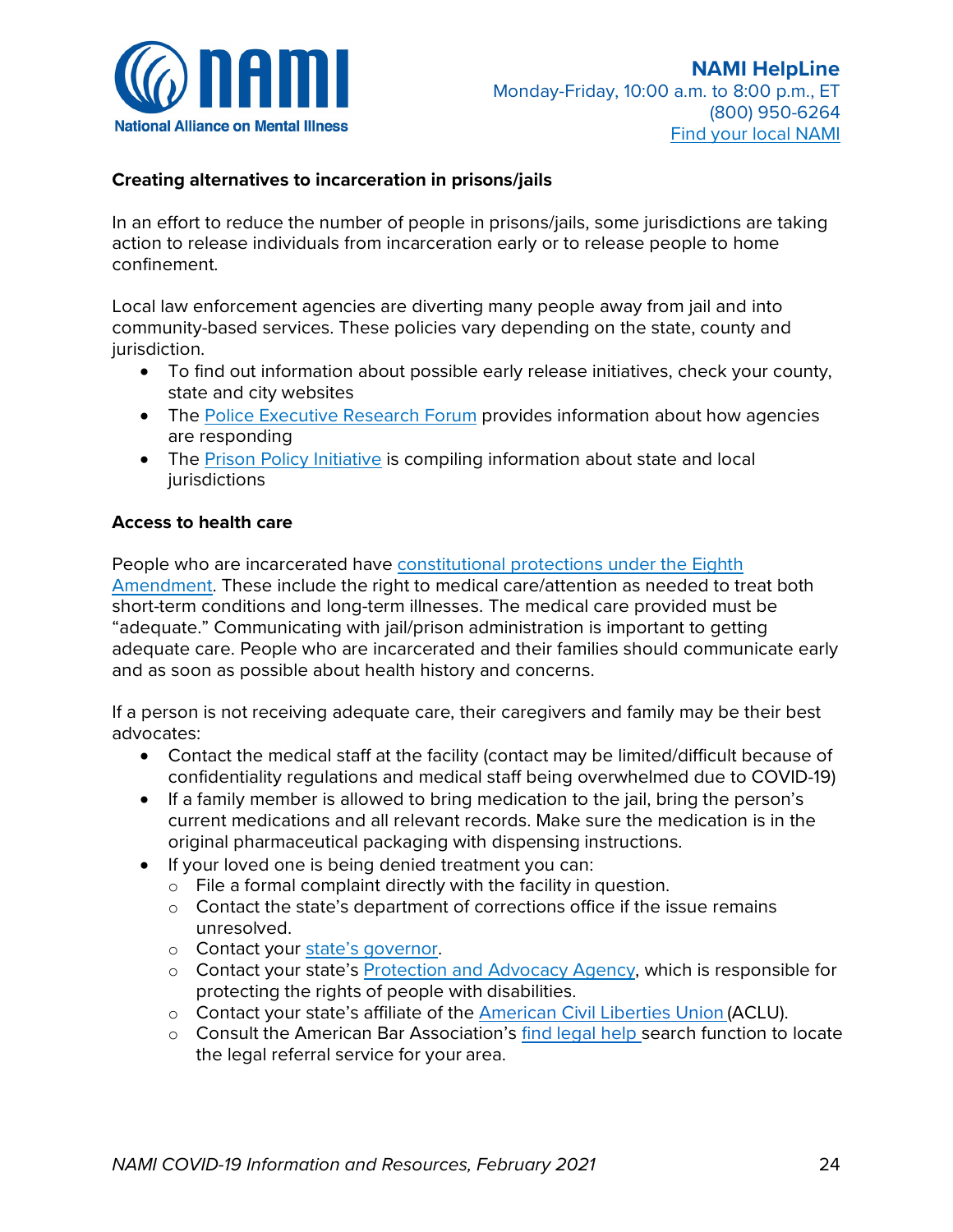

### **Creating alternatives to incarceration in prisons/jails**

In an effort to reduce the number of people in prisons/jails, some jurisdictions are taking action to release individuals from incarceration early or to release people to home confinement.

Local law enforcement agencies are diverting many people away from jail and into community-based services. These policies vary depending on the state, county and jurisdiction.

- To find out information about possible early release initiatives, check your county, state and city websites
- The [Police Executive Research Forum](https://www.policeforum.org/coronavirus) provides information about how agencies are responding
- The [Prison Policy Initiative](https://www.prisonpolicy.org/virus/virusresponse.html) is compiling information about state and local jurisdictions

### **Access to health care**

People who are incarcerated have constitutional protections under the Eighth [Amendment.](https://www.aclu.org/sites/default/files/images/asset_upload_file690_25743.pdf) These include the right to medical care/attention as needed to treat both short-term conditions and long-term illnesses. The medical care provided must be "adequate." Communicating with jail/prison administration is important to getting adequate care. People who are incarcerated and their families should communicate early and as soon as possible about health history and concerns.

If a person is not receiving adequate care, their caregivers and family may be their best advocates:

- Contact the medical staff at the facility (contact may be limited/difficult because of confidentiality regulations and medical staff being overwhelmed due to COVID-19)
- If a family member is allowed to bring medication to the jail, bring the person's current medications and all relevant records. Make sure the medication is in the original pharmaceutical packaging with dispensing instructions.
- If your loved one is being denied treatment you can:
	- o File a formal complaint directly with the facility in question.
	- o Contact the state's department of corrections office if the issue remains unresolved.
	- o Contact your [state's governor.](https://www.nga.org/governors/)
	- o Contact your state's [Protection and Advocacy Agency,](http://www.ndrn.org/en/ndrn-member-agencies.html) which is responsible for protecting the rights of people with disabilities.
	- o Contact your state's affiliate of the [American Civil Liberties Union](http://www.aclu.org/affiliates) (ACLU).
	- o Consult the American Bar Association's [find legal help s](https://www.americanbar.org/groups/legal_services/flh-home/)earch function to locate the legal referral service for your area.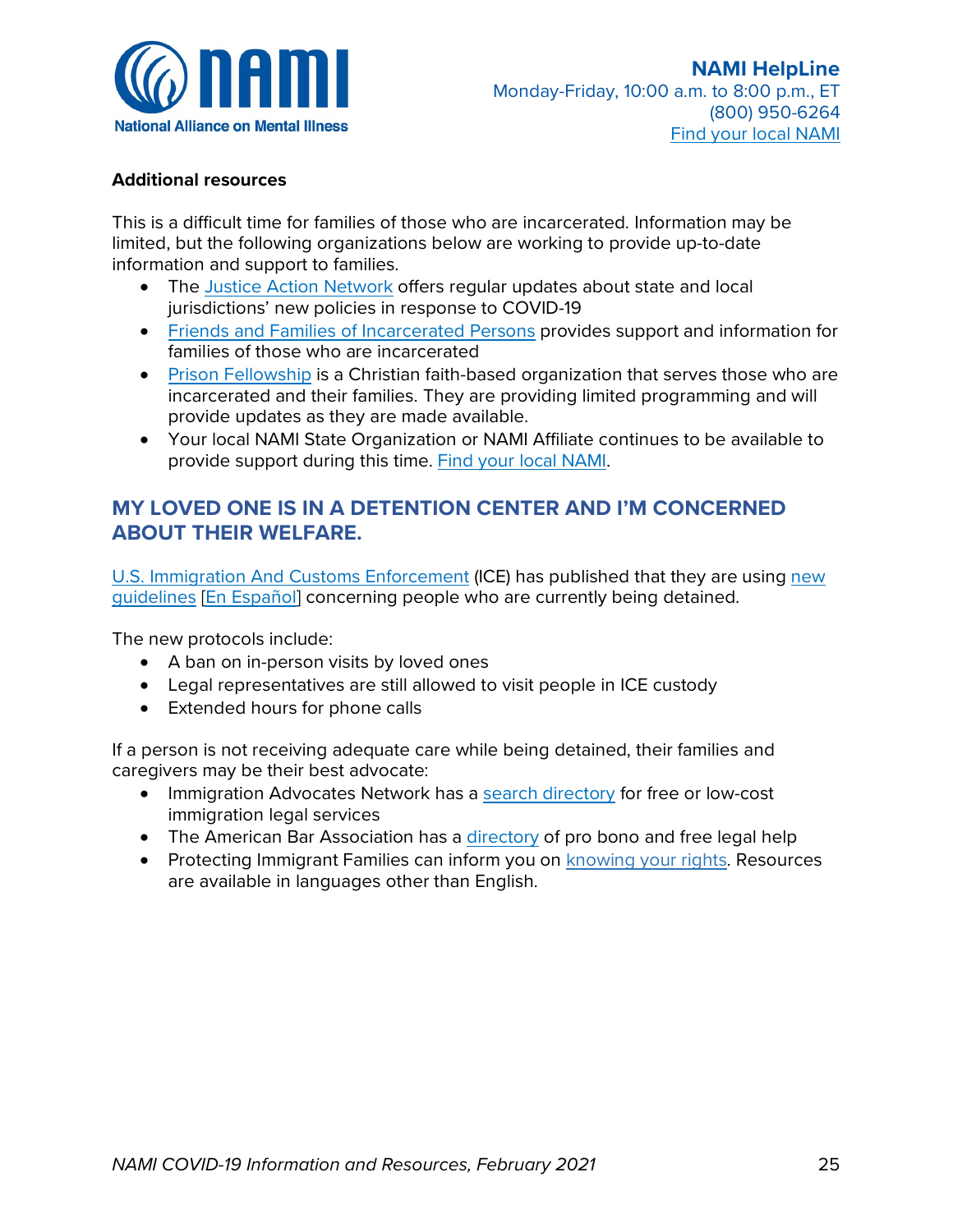

### **Additional resources**

This is a difficult time for families of those who are incarcerated. Information may be limited, but the following organizations below are working to provide up-to-date information and support to families.

- The [Justice Action Network](https://www.justiceactionnetwork.org/covid19) offers regular updates about state and local jurisdictions' new policies in response to COVID-19
- [Friends and Families of Incarcerated Persons](https://theffip.org/) provides support and information for families of those who are incarcerated
- [Prison Fellowship](https://www.prisonfellowship.org/2020/03/weekly-update-on-prison-fellowship-and-covid-19/) is a Christian faith-based organization that serves those who are incarcerated and their families. They are providing limited programming and will provide updates as they are made available.
- Your local NAMI State Organization or NAMI Affiliate continues to be available to provide support during this time. [Find your local NAMI.](https://www.nami.org/find-your-local-nami)

### **MY LOVED ONE IS IN A DETENTION CENTER AND I'M CONCERNED ABOUT THEIR WELFARE.**

U.S. Immigration [And Customs Enforcement](https://www.ice.gov/) (ICE) has published that they are using [new](https://www.ice.gov/covid19#wcm-survey-target-id)  [guidelines](https://www.ice.gov/covid19#wcm-survey-target-id) [\[En Español\]](https://www.ice.gov/es/COVID19) concerning people who are currently being detained.

The new protocols include:

- A ban on in-person visits by loved ones
- Legal representatives are still allowed to visit people in ICE custody
- Extended hours for phone calls

If a person is not receiving adequate care while being detained, their families and caregivers may be their best advocate:

- Immigration Advocates Network has a [search directory](https://www.immigrationadvocates.org/nonprofit/legaldirectory/) for free or low-cost immigration legal services
- The American Bar Association has a [directory](https://www.americanbar.org/groups/legal_services/flh-home/flh-free-legal-help/) of pro bono and free legal help
- Protecting Immigrant Families can inform you on [knowing your rights.](https://protectingimmigrantfamilies.org/know-your-rights/) Resources are available in languages other than English.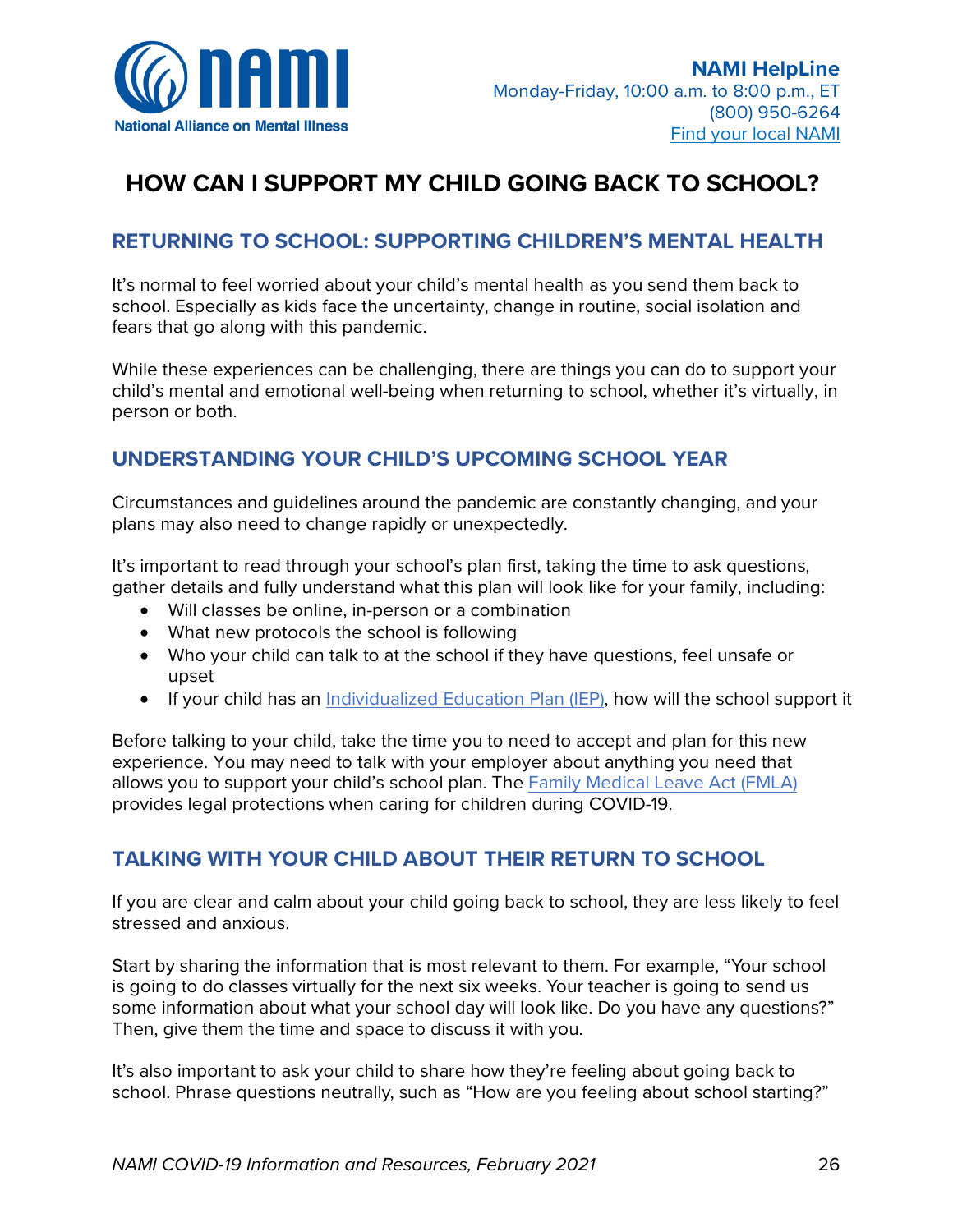

# **HOW CAN I SUPPORT MY CHILD GOING BACK TO SCHOOL?**

# **RETURNING TO SCHOOL: SUPPORTING CHILDREN'S MENTAL HEALTH**

It's normal to feel worried about your child's mental health as you send them back to school. Especially as kids face the uncertainty, change in routine, social isolation and fears that go along with this pandemic.

While these experiences can be challenging, there are things you can do to support your child's mental and emotional well-being when returning to school, whether it's virtually, in person or both.

# **UNDERSTANDING YOUR CHILD'S UPCOMING SCHOOL YEAR**

Circumstances and guidelines around the pandemic are constantly changing, and your plans may also need to change rapidly or unexpectedly.

It's important to read through your school's plan first, taking the time to ask questions, gather details and fully understand what this plan will look like for your family, including:

- Will classes be online, in-person or a combination
- What new protocols the school is following
- Who your child can talk to at the school if they have questions, feel unsafe or upset
- If your child has an Individualized [Education Plan \(IEP\),](https://kidshealth.org/es/parents/iep-esp.html?WT.ac=pairedLink) how will the school support it

Before talking to your child, take the time you to need to accept and plan for this new experience. You may need to talk with your employer about anything you need that allows you to support your child's school plan. The [Family Medical Leave Act \(FMLA\)](https://www.dol.gov/agencies/whd/fmla/pandemic) provides legal protections when caring for children during COVID-19.

# **TALKING WITH YOUR CHILD ABOUT THEIR RETURN TO SCHOOL**

If you are clear and calm about your child going back to school, they are less likely to feel stressed and anxious.

Start by sharing the information that is most relevant to them. For example, "Your school is going to do classes virtually for the next six weeks. Your teacher is going to send us some information about what your school day will look like. Do you have any questions?" Then, give them the time and space to discuss it with you.

It's also important to ask your child to share how they're feeling about going back to school. Phrase questions neutrally, such as "How are you feeling about school starting?"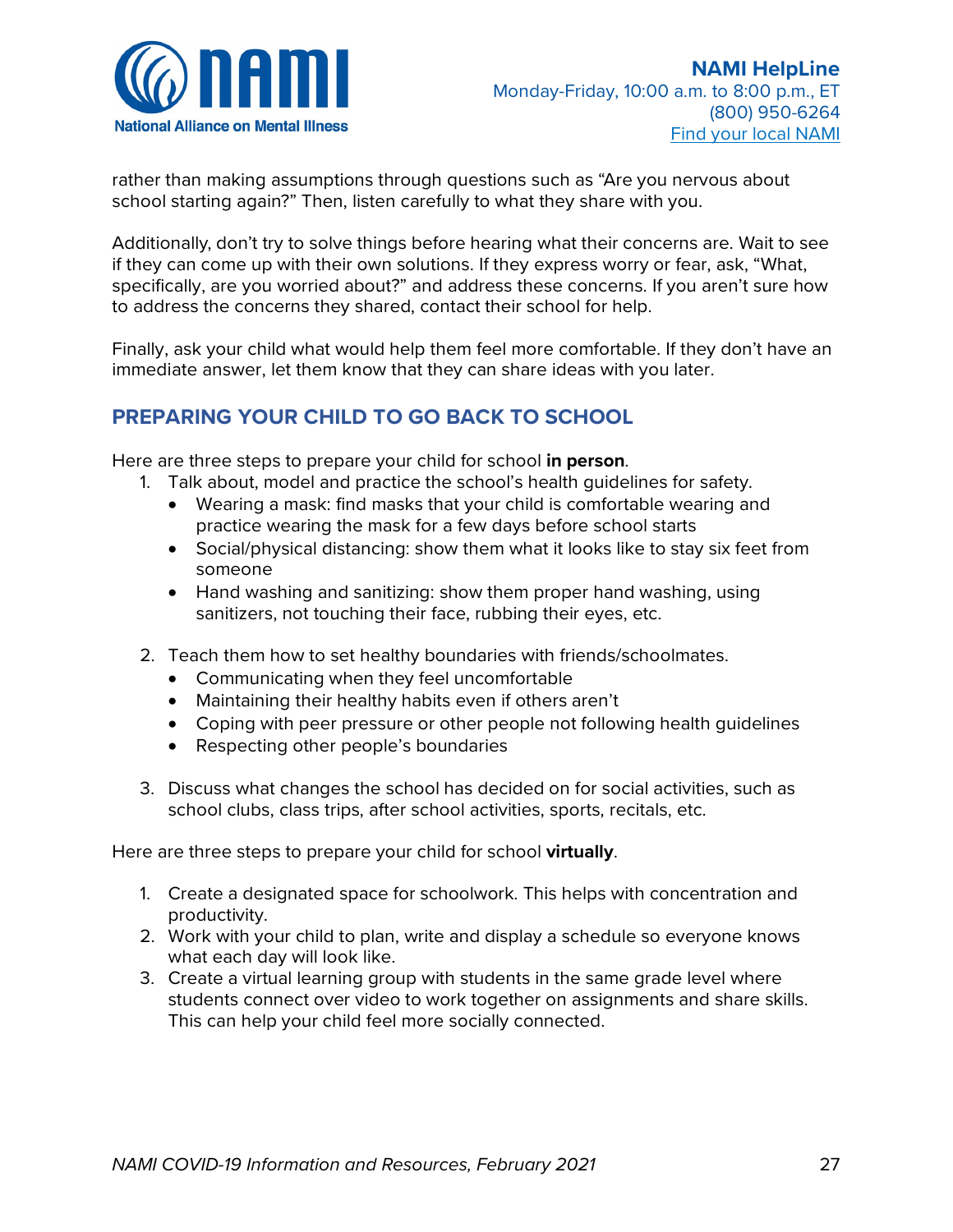

rather than making assumptions through questions such as "Are you nervous about school starting again?" Then, listen carefully to what they share with you.

Additionally, don't try to solve things before hearing what their concerns are. Wait to see if they can come up with their own solutions. If they express worry or fear, ask, "What, specifically, are you worried about?" and address these concerns. If you aren't sure how to address the concerns they shared, contact their school for help.

Finally, ask your child what would help them feel more comfortable. If they don't have an immediate answer, let them know that they can share ideas with you later.

# **PREPARING YOUR CHILD TO GO BACK TO SCHOOL**

Here are three steps to prepare your child for school **in person**.

- 1. Talk about, model and practice the school's health guidelines for safety.
	- Wearing a mask: find masks that your child is comfortable wearing and practice wearing the mask for a few days before school starts
	- Social/physical distancing: show them what it looks like to stay six feet from someone
	- Hand washing and sanitizing: show them proper hand washing, using sanitizers, not touching their face, rubbing their eyes, etc.
- 2. Teach them how to set healthy boundaries with friends/schoolmates.
	- Communicating when they feel uncomfortable
	- Maintaining their healthy habits even if others aren't
	- Coping with peer pressure or other people not following health guidelines
	- Respecting other people's boundaries
- 3. Discuss what changes the school has decided on for social activities, such as school clubs, class trips, after school activities, sports, recitals, etc.

Here are three steps to prepare your child for school **virtually**.

- 1. Create a designated space for schoolwork. This helps with concentration and productivity.
- 2. Work with your child to plan, write and display a schedule so everyone knows what each day will look like.
- 3. Create a virtual learning group with students in the same grade level where students connect over video to work together on assignments and share skills. This can help your child feel more socially connected.